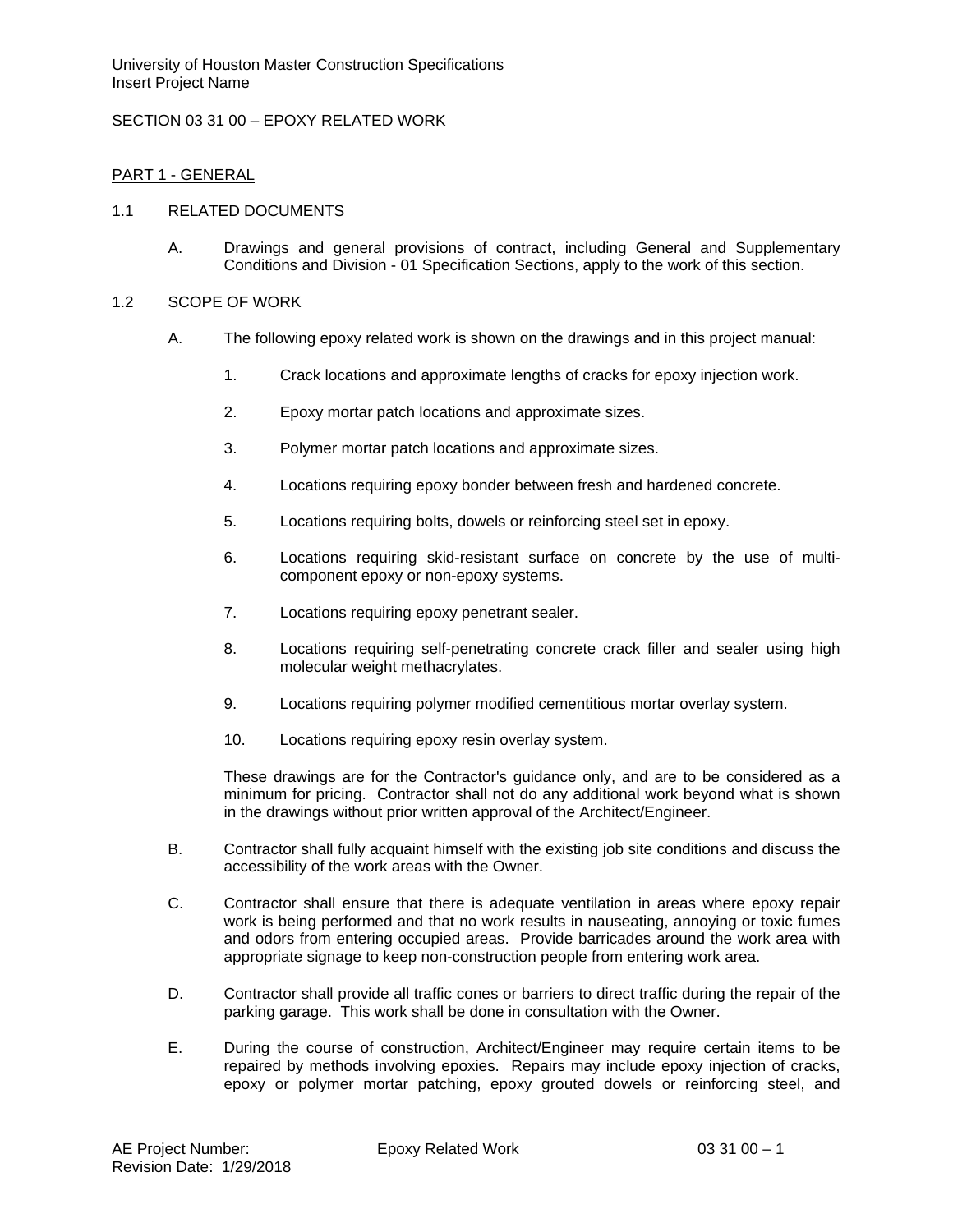bonding fresh concrete to hardened concrete. Such work shall be done by the Contractor in strict conformance to these specifications.

# 1.3 QUALITY ASSURANCE

- A. Applicable Standards most recent version
	- 1. American Society for Testing and Materials (ASTM)

| C881 |                      | Standard Specification for Epoxy-Resin-Base Bonding |  |
|------|----------------------|-----------------------------------------------------|--|
|      | Systems for Concrete |                                                     |  |

2. American Concrete Institute (ACI)

| <b>ACI 503 R</b> | Use of Epoxy Compounds with Concrete                                                                                                                            |
|------------------|-----------------------------------------------------------------------------------------------------------------------------------------------------------------|
| ACI 503.1        | Standard Specification for Bonding, Hardened Concrete,<br>Steel, Wood, Brick, and Other Materials to Hardened<br>Concrete with a Multi-Component Epoxy Adhesive |
| ACI 503.2        | Standard Specification for Bonding Plastic Concrete to<br>Hardened Concrete with a Multi-Component Epoxy<br>Adhesive                                            |
| ACI 503.3        | Standard Specification for Producing a Skid-Resistant<br>Surface on Concrete by the Use of Multi-Component<br>Epoxy System                                      |
| ACI 503.4        | Standard Specification for Repairing Concrete with<br><b>Epoxy Mortars</b>                                                                                      |
| ACI 548.1R       | Guide For Use of Polymers in Concrete                                                                                                                           |

- B. Manufacturer's Qualifications: Companies furnishing the epoxy materials shall have a proven track record of at least five years. Furthermore, they shall have in existence a program of training, certifying and supporting a nationally organized program of approved contractors. Evidence of this shall be made available to the Engineer/Architect upon request.
- C. Contractor's Qualifications: Contractor performing the work shall be an approved contractor by the manufacturer furnishing the epoxy materials, and shall have no less than five years experience in the various types of epoxy related work required in this project. A notarized certification from the manufacturer attesting to the training shall be submitted to the Engineer/Architect along with the proposal to do the work.
- D. Injection Equipment Requirements: Injection equipment used by the Contractor shall be from a manufacturer who has been producing such equipment for a minimum of five years. Such equipment shall have a record of satisfactorily proportioning, mixing, and dispensing of the injection resin being used.

#### PART 2 - PRODUCTS

#### 2.1 GENERAL REQUIREMENTS FOR EPOXY MATERIALS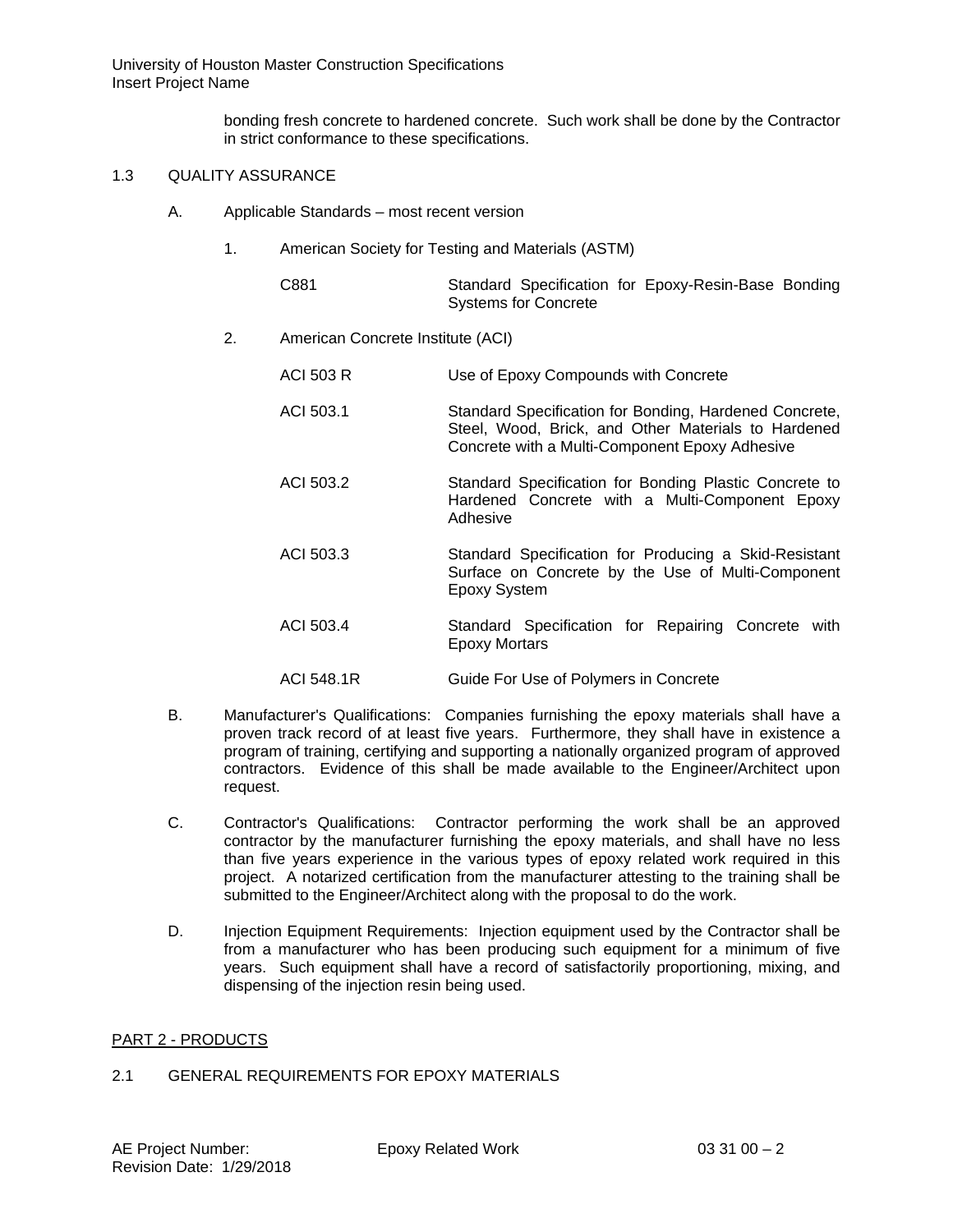- A. All epoxy material shall be new and manufactured within the shelf life limitations set forth by the manufacturer.
- B. Epoxy shall be a two-part epoxy adhesive material, and shall be of epichlorohydrin/amine type. Polysulphide epoxies are not acceptable.
- C. Epoxy used shall be insensitive to the presence of water and moisture, and shall be capable of application and of strength development even when applied to damp surfaces having a temperature of 40° or above.
- D. Epoxy used shall develop a minimum strength of 2000 psi in tension and 4000 psi in compression at the end of seven days.
- E. Epoxies used shall not deteriorate under approximately 200 freeze thaw cycles.
- F. Epoxies used shall be 100% solids without solvents.
- G. With the exception of epoxy penetrant sealers, epoxies used shall be 100% solids without solvents.
- H. Bonding and strength characteristics of epoxies shall be stable when exposed to ultraviolet rays.
- I. The viscosity of the epoxy used for injection work shall be low enough (about 300 cps at 77°F) to completely fill hairline cracks as small as 10 mils.

### 2.2 ADDITIONAL REQUIREMENTS FOR EPOXY MORTARS

- A. Epoxy mortar used for bonding, patching, and resurfacing, shall have the following additional properties:
	- 1. Epoxy mortar shall be non-sagging.
	- 2. Sand used in preparing mortar shall be graded oven dry quartzite and furnished in bags.
	- 3. The epoxy mortar patch material shall match the existing texture and color of exposed concrete without giving a blotchy appearance. A test patch shall be applied for approval prior to final acceptance of the mortar. Size of test patch shall be approximately equal to the size of the average mortar patch to be used on the project.

#### 2.3 GENERAL REQUIREMENTS FOR POLYMER MODIFIED CEMENTITIOUS MORTARS

- A. Mortar used for bonding, patching, and resurfacing in exposed or exterior environmental conditions with large cyclic temperature changes shall have the following properties:
	- 1. Mortar shall be non-sagging.
	- 2. Coefficient of thermal expansion shall be comparable with that of concrete (5.5 x  $10^{-6}$  in/in/°F).
	- 3. Sand used in preparing mortar shall be graded oven dry quartzite furnished in bags.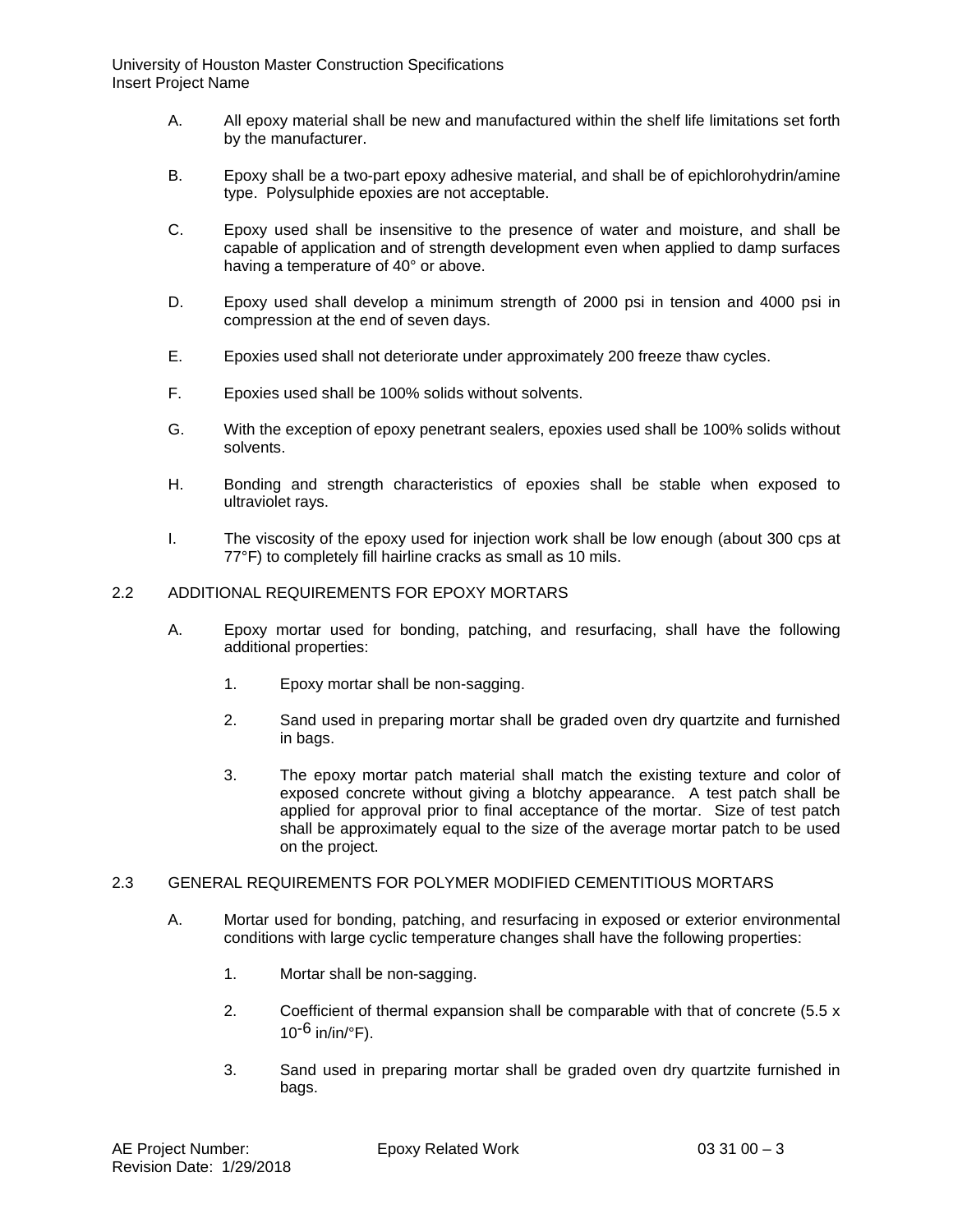4. The mortar patch material shall match the existing texture and color of exposed concrete without giving a blotchy appearance. A test patch shall be applied for approval prior to final acceptance of the mortar. Size of test patch shall be approximately equal to the size of the average mortar patch to be used on the project.

#### 2.4 GENERAL REQUIREMENTS FOR HIGH MOLECULAR WEIGHT METHACRYLATE SELF-PENETRATING CONCRETE CRACK FILLER AND SEALER

- A. Crack filler used shall be a synthesized methacrylate monomer having high molecular weight, low viscosity and low volatility with the following properties.
	- 1. Viscosity shall be between 15 and 30 cps Brookfield LVT W/UL adapter 50 RPM at 77°F.
	- 2. Density shall be a minimum of 8.5 pounds per gallon at 77°F.
	- 3. Material shall not gel under 16 hours exposure to 205°F temperature.
	- 4. Odor should be barely perceptible.
	- 5. Material shall cure in less than 8 hours at 75° temperature when applied to a surface.
	- 6. Resin used shall be free of wax additives.

#### 2.5 PRODUCTS AND MANUFACTURERS

- A. Epoxy Injection Work
	- 1. Masterinject 1380.
	- 2. E-Poxy Industries: Eva-Pox Injection Resin No. 4.
	- 3. Rescon Technology Corp.: Product R303, Concrete Injection Resin.
	- 4. Sika Chemical Corporation: Sikadur Hi-Mod LV or Sikadur 52 Injection Resin.
	- 5. Thermal-Chem, Inc.: Thermal-Chem Injection Resin, Product No. 2.
- B. Epoxy Mortar Patch
	- 1. Master Builders Technologies: Concresive 1411 or 1482.
	- 2. E-Poxy Industries: Eva-Pox Mortar Mix No. 3.
	- 3. Rescon Technology Corp.: Product No. R616, Concrete Bonder or Product No. R404, Epoxy Mortar Resin.
	- 4. Sika Chemical Corporation: Sikadur 31 Hi-Mod Gel or Sikadur 35 Hi-Mod LV.
	- 5. Thermal-Chem, Inc.: Thermal-Chem Mortar Resin Product No. 3, Thermal-Chem Fibrous Mortar Resin, Product No. 306 or Thermal-Chem Mortar Resin Gel, Product No. 304.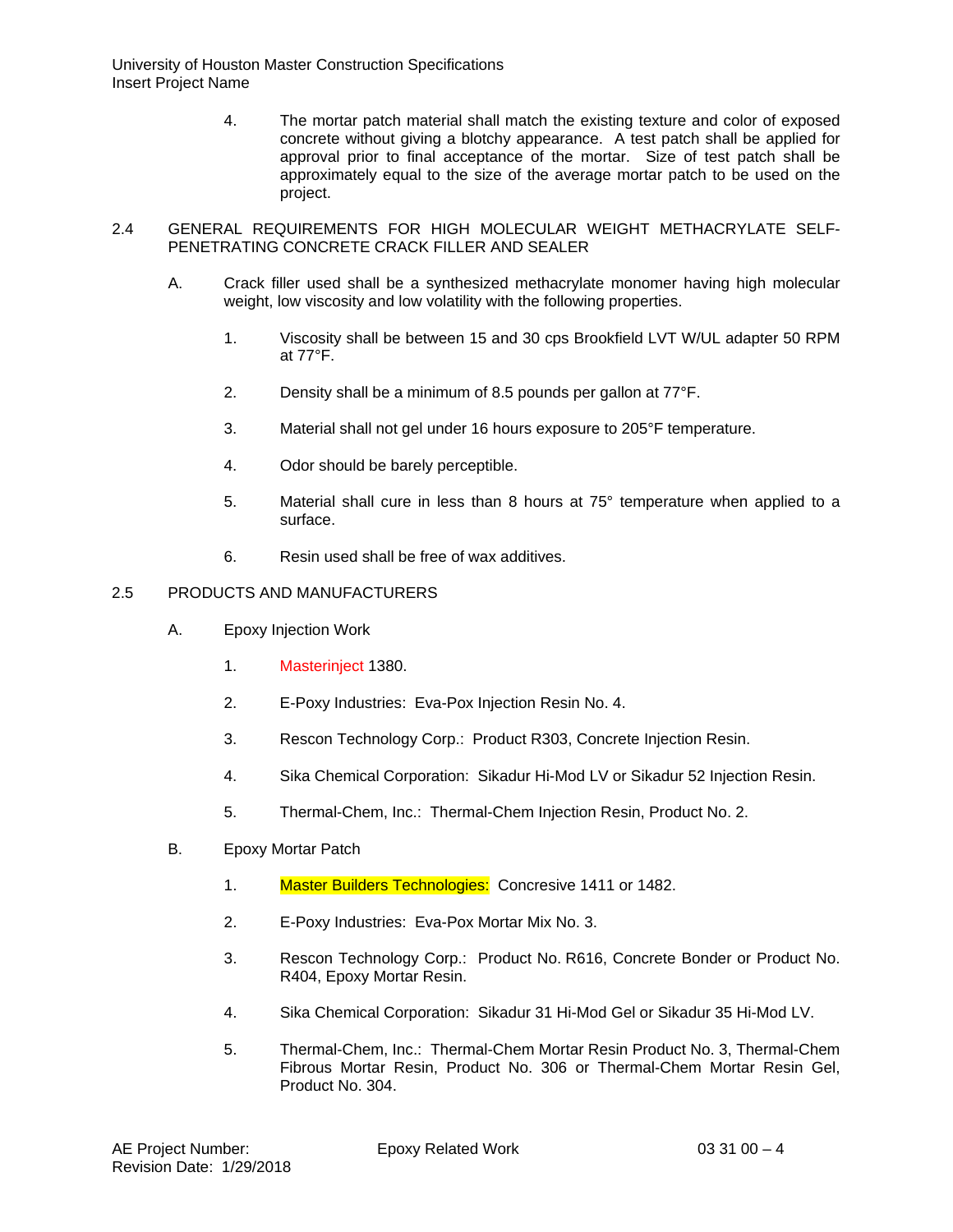- C. Epoxy for Bonding Steel Plates
	- 1. Master Builders Technologies: Concresive 1440, 1441, or 1442.
	- 2. E-Poxy Industries: Eva-Pox Bonder No. 1 or Eva-Pox Cold Cure Bonder No. 41.
	- 3. Rescon Technology Corp.: Product R626, Concrete Bonder.
	- 4. Sika Chemical Corporation: Sikadur 31 Hi-Mod Gel.
	- 5. Thermal-Chem, Inc.: Thermal-Chem Bonder, Product No. 4, Normal Cure or Rapid Cure.
- D. Epoxy for Bonding Fresh Concrete to Hardened Concrete
	- 1. Master Builders Technologies: Concresive Liquid (LPL) or Concresive 3007.
	- 2. E-Poxy Industries: Eva-Pox Fresh Concrete Bonder No. 2.
	- 3. Rescon Technology Corp.: Product R649, Fresh Concrete Bonder.
	- 4. Sika Chemical Corporation: Sikadur 32 Hi-Mod.
	- 5. Thermal-Chem, Inc.: Thermal-Chem Wet Concrete Bonder, Product No. 5 or 501.
- E. Epoxy for Grouting Bolts, Dowels or Reinforcing Steel
	- 1. Master Builder Technologies: Concresive Liquid (LPL), Concresive 3007, Concresive Paste (LPL) for horizontal use in conditioned spaces.
	- 2. E-Poxy Industries: Eva-Pox Cold Cure Bonder No. 41.
	- 3. Rescon Technology Corp.: Product No. R606, Concrete Bonder.
	- 4. Sika Corporation: Sikadur 31 Hi-Mod Gel, (horizontal and overhead use); Sikadur 32 Hi-Mod or Sikadur 35 Hi-Mod LV (vertical downhand use).
	- 5. Thermal-Chem, Inc.: Thermal-Chem Bonder, Product No. 4, Normal Cure or Rapid Cure.
- F. Epoxy for Skid-Resistant Surface
	- 1. Master Builders Technologies: Concresive 1064.
	- 2. E-Poxy Industries: Eva-Pox Product No. 730 or 735.
	- 3. Rescon Technology Corp.: Product R505, Industrial & Hi-Traffic Coating.
	- 4. Sika Chemical Corporation: Sikadur 22, Lo-Mod.
	- 5. Thermal Chem, Inc.: Thermal-Chem Ramp and Floor Coating, Product No. 7, System No. 7-02.
- G. Epoxy Penetrant Sealer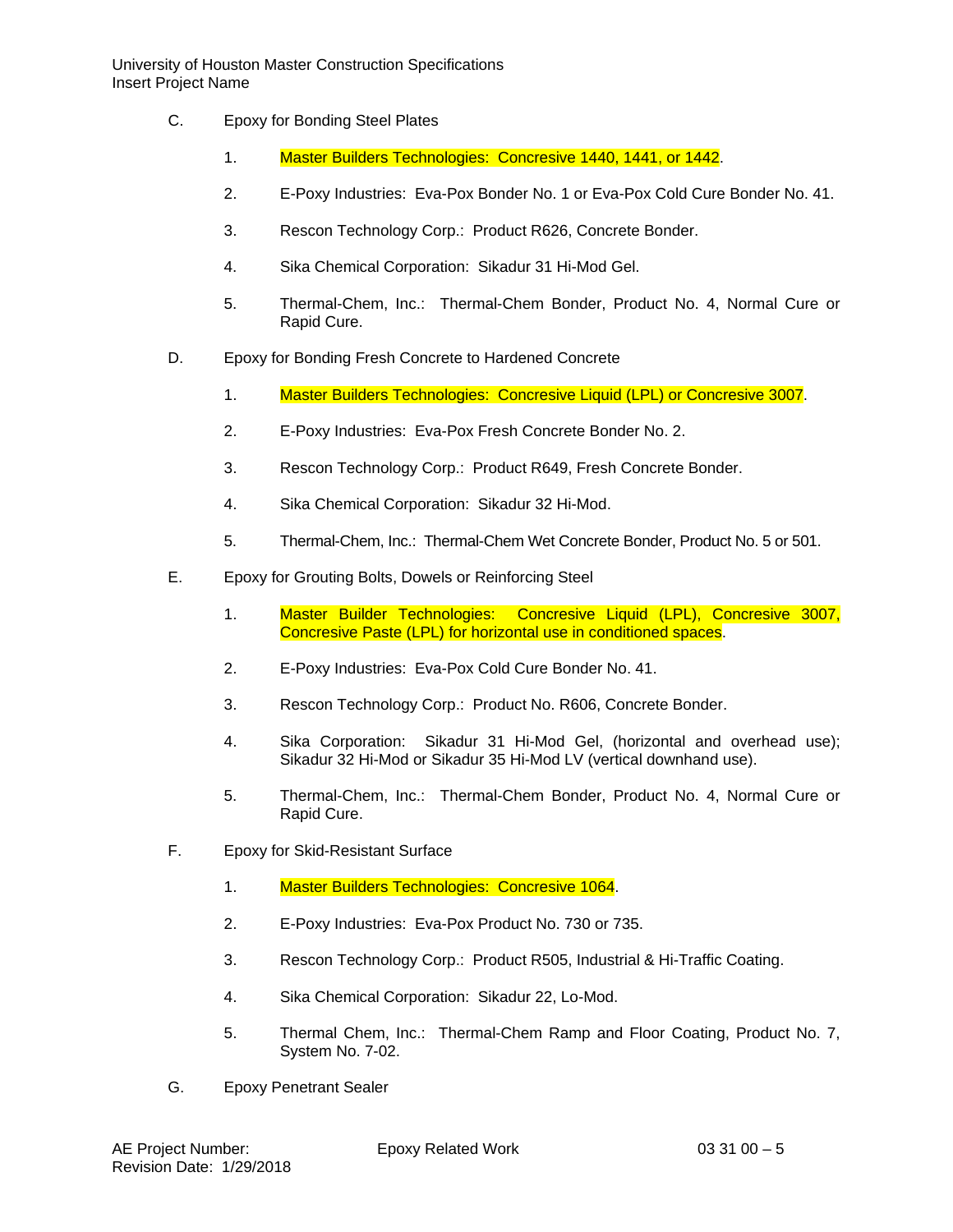- 1. Adhesive Engineering Company: Pen Seal 25.
- 2. E-Poxy Industries: Eva-Pox Perm Seal 50.
- 3. Rescon Technology Corp.: Product R117, Penetrant Sealer.
- 4. Sika Chemical Corporation: Sikagard 619.
- 5. Thermal-Chem, Inc.: Thermal-Chem Penetrating Sealer, Product No. 1-15.
- H. Polymer Modified Cementitious Mortar Patch
	- 1. Master Builders Technologies: Masterpatch 210, Masterpatch 220, or Masterpatch 230 VP.
	- 2. Rescon Technology Corp.: Polymer Concrete, Product No. R424.
	- 3. Sika Chemical Corporation: Sikatop 122, or Sikatop 123.
- I. Polymer Modified Cementitious Mortar Overlay System
	- 1. Sika Chemical Corporation: Sikatop 122 Repair Mortar or Sikatop 111 Self-Leveling Mortar.
- J. Epoxy Resin Floor Overlay System
	- 1. Sika Chemical Corporation: Sikafloor 90N.
- K. High Molecular Weight Methacrylate Self-Penetrating Concrete Crack Filler
	- 1. Sika Chemical Corporation: Sika Pronto 19, Crack Healer/Penetrating Sealer.
- L. Corrosion Protection of Reinforcing Steel
	- 1. Sika Chemical Corporation: Armatec 110.
	- 2. ZRC Chemical Products Company: ZRC Cold Galvanizing Compound.
	- 3. Rustoleum Zinc.

Substitutions may be considered provided complete technical information and job references are furnished to the Architect/Engineer and approved prior to commencement of work.

Changes in products required to suit temperature and environmental conditions at the time of material application shall be specified as separate line items by the Contractor showing credit or additions to the price for the various tasks.

In using the above products, follow strictly the manufacturer's specifications and directions for mixing and application. Also heed all label warnings by manufacturer. Make application in accordance with applicable safety laws.

- 2.6 CORROSION INHIBITING PAINT
	- A. Z.R.C. Cold Galvanizing Compound manufactured by ZRC Chemical Products Company, Quincy, Massachusetts.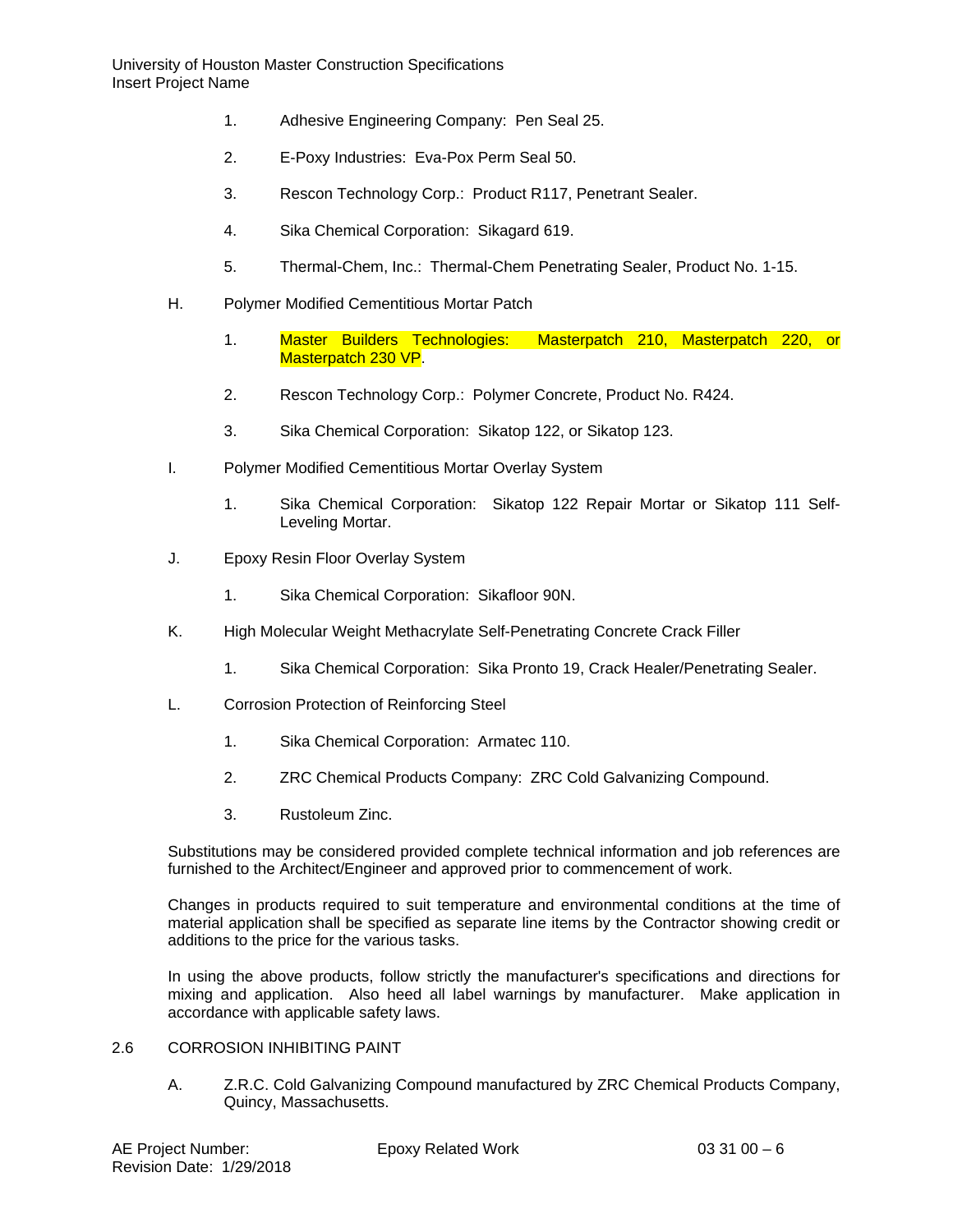> Substitutions may be considered provided complete technical information and job references are furnished to and approved by the Architect/Engineer prior to commencement of work.

#### 2.7 SAND

- A. Sand used for spreading over a surface application of the self-penetrating concrete crack filler and sealer using high molecular weight methacrylate shall be clean, washed, and dried silica sand free from all dust, dirt and organic materials.
	- 1. Free moisture content of the sand shall be limited to a maximum of 0.25% by weight at time of application.
	- 2. Sand used shall be oven-dried 20-40 graded quartz sand.
	- 3. Sand used shall be uniformly graded with 100% passing the No. 10 sieve and retained on the No. 20 sieve.
	- 4. Contractor shall submit samples of the sand to the Owner's Testing Laboratory for acceptance testing prior to commencing work. Do not change the source of material once the material source has been found to be acceptable.

#### 2.8 JOINT FILLER MATERIAL

- A. Filler material shall have a minimum Shore A hardness of 80, or Shore D hardness of 50, and shall conform to ASTM D2240-00.
	- 1. Metzger/McGuire Co.: MM-80.
	- 2. Sika Chemical Corporation: Sikadur 51 NS/SL.
- B. Filler material shall have a minimum Shore A hardness of 35 and shall conform to ASTM D2240-00.
	- 1. Tremco: Vulkem 245.

Substitutions may be considered provided complete technical information and job references are furnished and approved by the Architect/Engineer prior to commencement of work.

#### PART 3 - EXECUTION

#### 3.1 EPOXY INJECTION

- A. Applicator's Qualifications
	- 1. Epoxy injection work shall only be performed by contractors who have successfully used this process on at least five similar structural repairs of 1000 linear feet or longer, and which have performed successfully for a minimum period of five years.
	- 2. Only adequately trained epoxy injection applicators shall be used on the job. Furnish certificate of training prior to commencing work.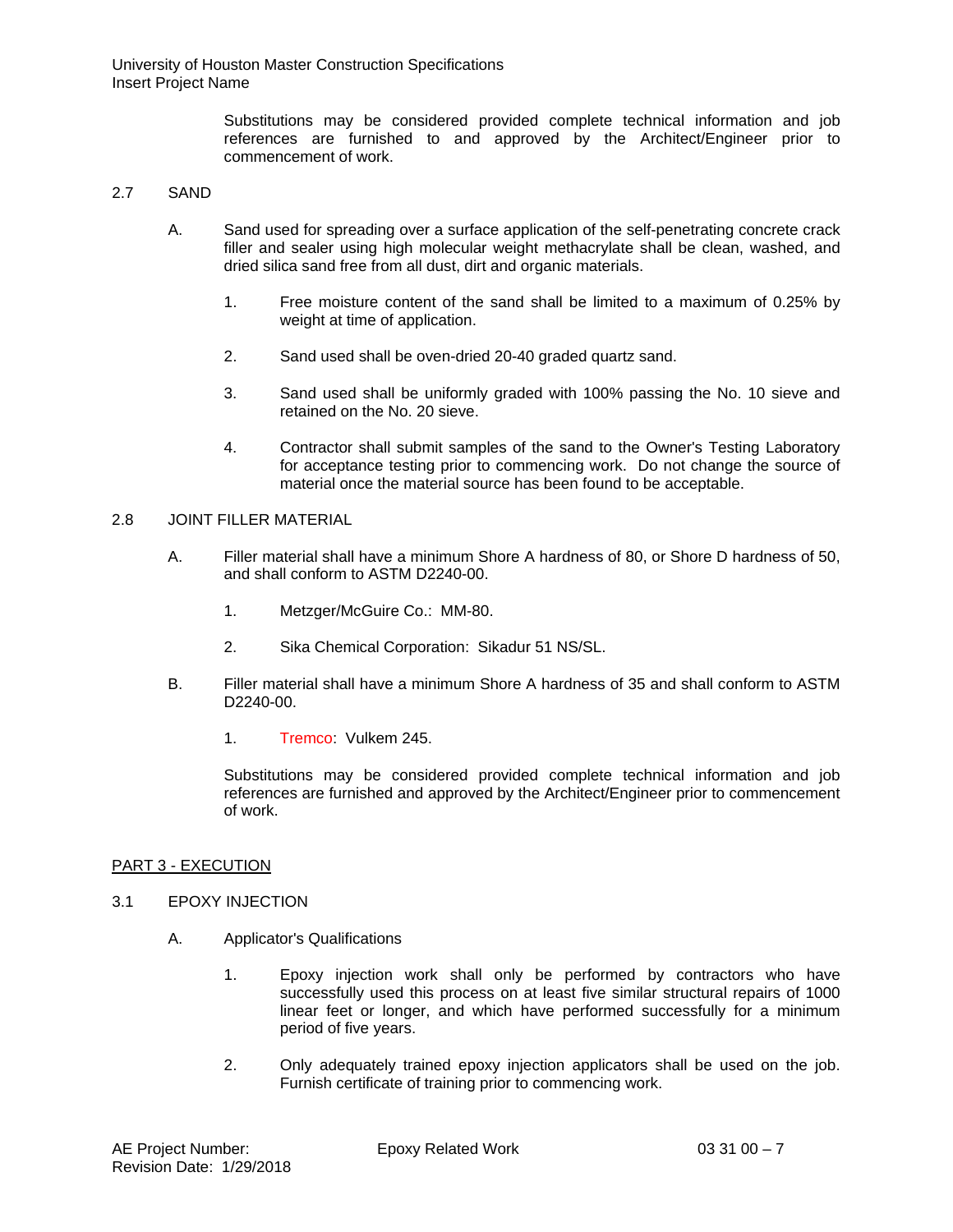- B. Preparation
	- 1. Before proceeding, the space in the vicinity of the crack location receiving epoxy shall be swept and be in a generally clean condition to permit proper bonding of surface seal.
	- 2. Cracks may be dry or damp, but free of standing water and frost.
	- 3. Entry points shall be established judiciously at a distance along the seal so that epoxy penetrates the crack completely. Spacing of entry points, however, shall be no greater than the thickness of the concrete at that location. Tighter joints will require closer spacing of entry ports.
	- 4. Adequate surface seal shall be applied to the face of the crack between the entry points. Use masking tape at the pre-established entry points to prevent the surface sealer from sealing the entry points. Alternatively, drill and port method may be used to establish entry points. Use only rotary-percussion type drills for drilling holes. Drills shall be fitted with bits having single tooth that produce large cuttings, and hollow stem drill rods that permit simultaneous blowing of compressed air providing immediate expulsion of the cuttings from the hole. Ensure that the drilling operation does not contaminate the cracks.
	- 5. For through cracks, surface seal shall be applied to both faces. Provide entry ports on both faces staggered with each other when the cracked concrete element is greater than 8" thick. Injection of cracks from both faces shall also be necessary when the cracks are contaminated in concrete elements equal to or less than 8" thick.
	- 6. Pre-sealing between ports may be done using a material meeting the requirements of these specifications.
	- 7. Allow adequate time for the surface seal material to cure before proceeding with the injection.
- C. Equipment for Injection
	- 1. Pumps used for injection shall be a positive displacement type with interlock to provide positive ratio control in proper proportions. The pumps used shall be electrically or air powered, portable and shall provide an in-line mixing and metering system for the two-component epoxy. The pressure hoses and injection nozzle shall be of such a design as to allow proper mixing of the two components of the epoxy. Dwell time in mixing head shall not exceed ten seconds.
	- 2. The injection equipment shall have automatic pressure control, and shall be capable of injection pressures up to 300 psi to ensure complete penetration of cracks. Equipment used shall also have the capability of presetting the Equipment used shall also have the capability of presetting the pressures, and shall be equipped with manual pressure control override.
	- 3. The presence of a stand-by injection unit shall be required.
- D. Crack Cleaning
	- 1. All cracks shall be cleaned and flushed with water, and checked for port-to-port transmission.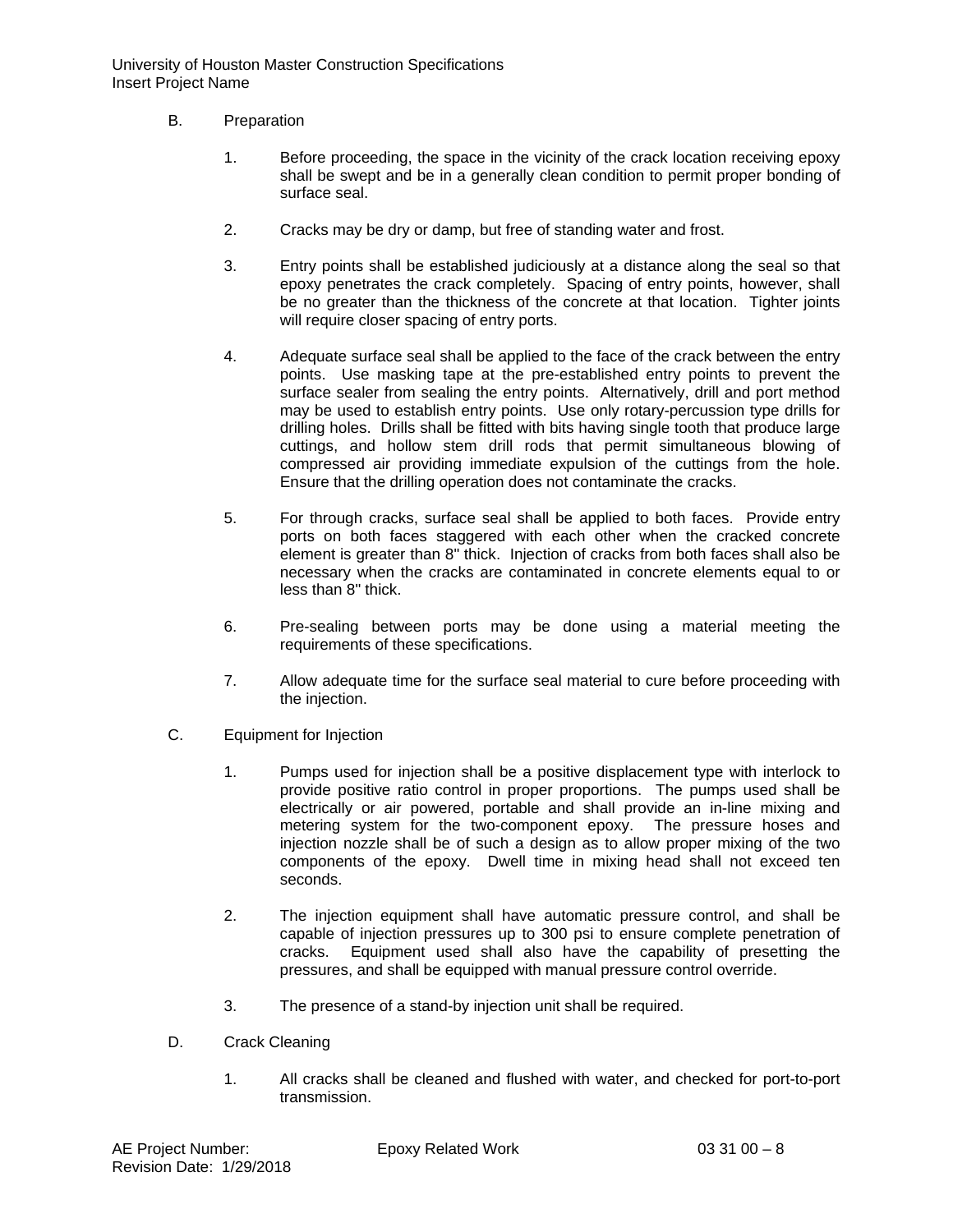- 2. All cracks shall be cleaned and flushed with water, checked for port-to-port transmission. Cracks which are contaminated with algae shall be flushed with chlorinated water mixed with copper sulphate.
- 3. Blow the water out of the cracks using compressed air, and allow adequate time for drying before injecting with epoxy.
- 4. If in the process of water flushing the cracks, the Contractor notices rust particles being flushed out with the water, or if the water has rust stains, the Engineer shall be notified prior to doing any epoxy injection work. The Engineer will then evaluate the extent of corrosion in the embedded reinforcement, and make necessary adjustments in the repair procedure. The Engineer/Owner reserves the right to either issue a change order for any additional work involved or to delete those portions of the work which show evidence of corrosion of the reinforcing steel. When work is deleted, the Contractor shall give a credit to the Owner on the basis of unit prices quoted for the project.
- 5. When temperature is near the freezing point of water, ensure that the crack is free of ice before doing the injection work.
- E. Epoxy Injection
	- 1. Condition epoxy materials at temperature between 65°F-80°F unless otherwise recommended by the manufacturer. Epoxies beyond this range of temperature shall not be used. Do not store epoxy (even for a short period) in direct sunlight.
	- 2. Epoxy adhesive shall be injected into the crack at the first lower entry port with sufficient pressure to advance the epoxy to the next adjacent port. The original port shall be sealed and entry shifted to the port in which the epoxy appears. This manner of port-to-port injection shall be continued until each joint has been injected for the entire length.
	- 3. If port-to-port travel of epoxy is not achieved, the crack shall be identified, and the Architect/Engineer notified.
	- 4. Samples of mixed material shall be injected into a paper cup every 60 minutes to test ratio mix. These samples shall be dated and numbered and left at the sampling location until reviewed by the testing laboratory.
	- 5. Solvents shall not be used to thin epoxy introduced into the cracks.
- F. Test Cores
	- 1. A minimum of one test core shall be taken by the Testing Laboratory for every 100 feet of epoxy injection work. The total number of test cores taken shall not be less than three.
	- 2. Cores shall be 2" to 4" in diameter, taken from locations marked by the Engineer. Before taking the cores from those locations, the Contractor shall use a magnetic reinforcing bar locator or employ other procedures to ensure that the core will not cut through any reinforcing steel. Should it be determined by the Contractor that the core location marked by the Engineer will cut through the reinforcing steel or prestressing tendons, the Contractor shall notify the Engineer for selecting alternate locations.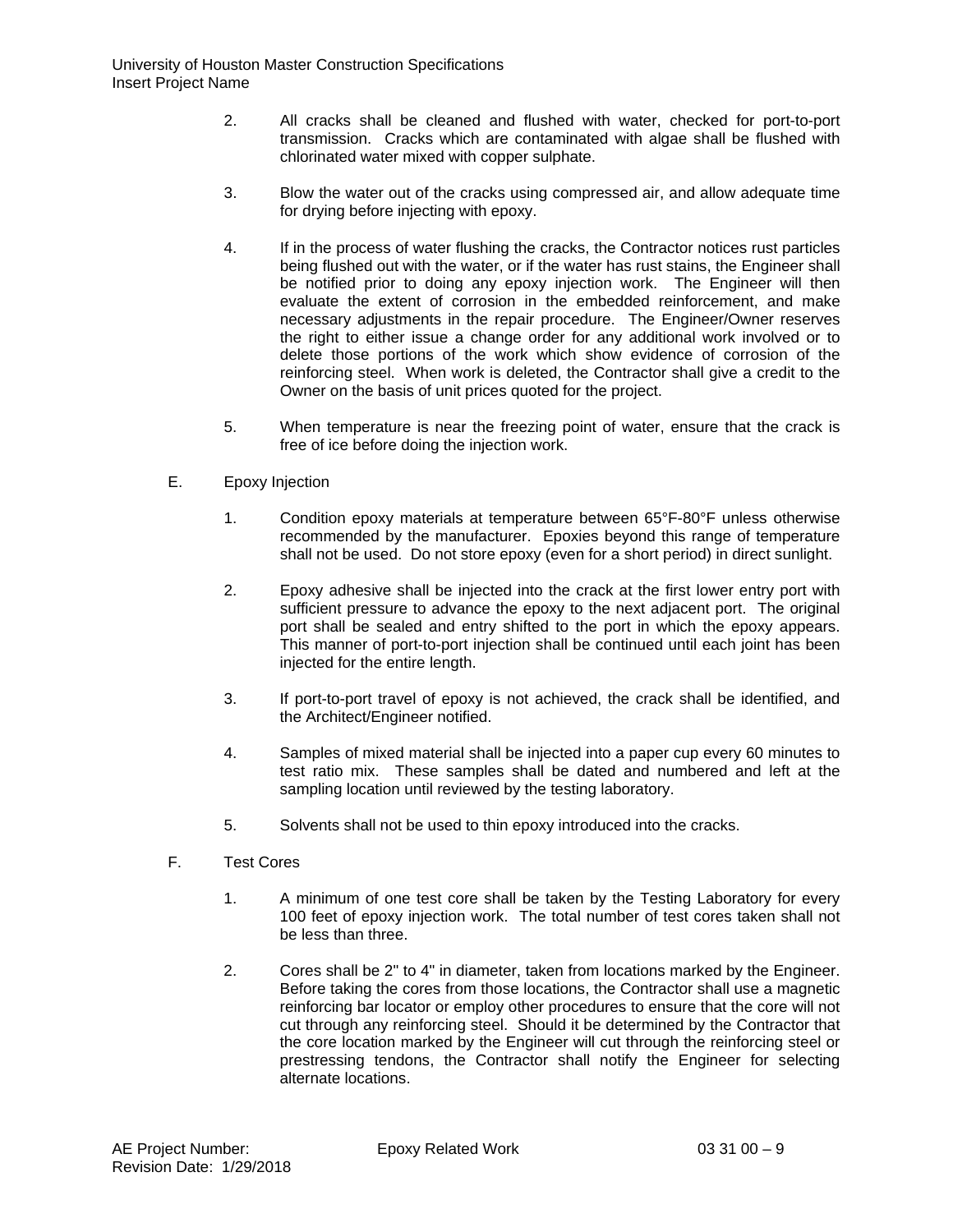- 3. The cores shall be visually inspected for penetration of epoxy in the cracks. If the penetration is less than 95%, the repair work shall be considered unsatisfactory and unacceptable.
- 4. In addition to the visual inspection, one third of the cores or a minimum of three cores shall be tested under compression by an independent testing laboratory employed by the Owner. The epoxy injection work shall be considered acceptable if the concrete fails prior to adhesive failure.
- 5. If cores indicate either lack of penetration or deficiency in bond strength under compression test, the Contractor shall re-inject or perform other remedial work acceptable to the Architect/Engineer. Engineer then reserves the right to specify and request additional core samples for inspection and compression test by the testing laboratory, the cost of which shall be borne entirely by the Contractor.
- 6. All test cores shall be filled completely with polymer mortar to match color, finish, and texture of existing concrete. Mortar used shall comply with the requirements of these specifications.
- G. Finishing
	- 1. Allow epoxy adhesive in the cracks to cure before removing the surface seal. Ensure that there is no drainage of epoxy from the cracks due to premature removal of surface seal.
	- 2. The surface of the crack herein treated shall be finished flush with the adjacent concrete surfaces and shall show no indentations or evidence of port fittings.
	- 3. All work shall be performed and conducted in a neat, orderly manner. Clean-up whatever portions of the existing structure that get soiled or stained in the process of epoxy injection work.

## 3.2 EPOXY MORTAR

- A. Applicator's Qualifications
	- 1. Epoxy mortar repair work shall only be performed by contractors who have successfully used this process on at least three similar structural repairs of equal scope which have performed successfully for a minimum period of five years.
	- 2. Only adequately trained and experienced personnel shall be used on the job.
- B. Surface Preparation
	- 1. Concrete surface to which the epoxy mortar is to be applied shall be exposed parent concrete free of loose and unsound materials. Surface preparation shall be done by abrasive blasting, waterblasting or as otherwise required by the manufacturer.
	- 2. Necessary approvals shall be obtained by the Contractor from authorizing governmental or other agencies prior to abrasive blasting. Abrasive blasting operations shall comply with the requirements of OSHA and NIOSH (National Institute for Occupational Safety and Health) Standard PB-246-697.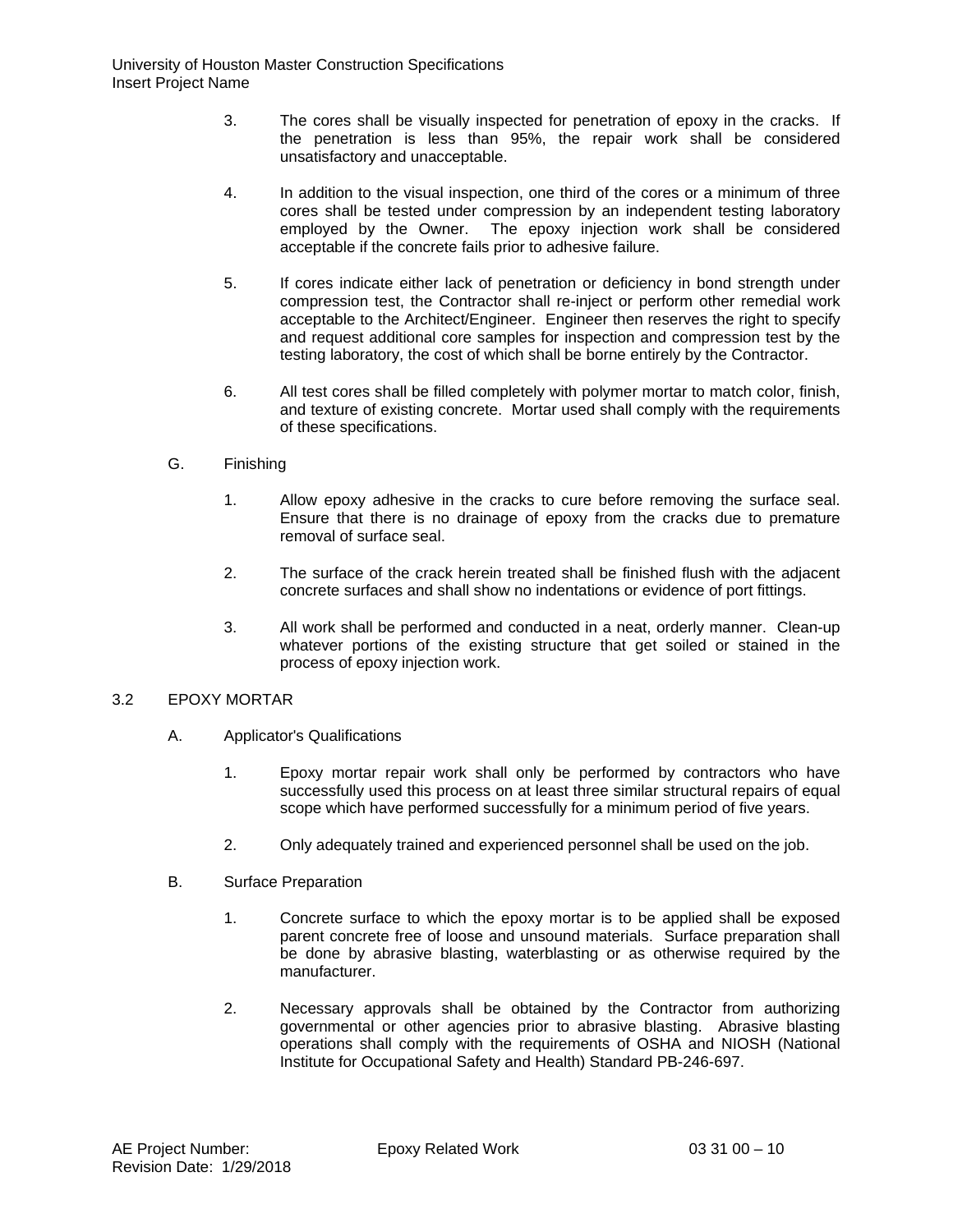- 3. Surfaces shall be free of any deleterious materials such as laitance, dust, dirt, and oil.
- 4. Any exposed reinforcing steel shall also be cleaned and be free of rust and other contaminants. Cleaning shall be accomplished by mechanical means. Use powered wire brushes in locations where reinforcing steel cannot be cleaned by abrasive-blasting or water-blasting. All exposed reinforcing steel shall be coated with a corrosion inhibiting product specified elsewhere in this specification prior to mortar application.
- 5. Prime the cleaned surface with primer as required by the manufacturer.
- C. Concrete Surface Inspection
	- 1. Ensure that the surface temperature is at least 40°F to permit wetting of concrete surface by epoxy coating.
	- 2. The Contractor shall evaluate the moisture content of concrete surface receiving epoxy mortar. This shall be done by determining if moisture will collect at bond lines between concrete and epoxy mortar before epoxy has cured. Evaluate this by taping a piece of polyethylene sheet to the concrete. If moisture collects on underside of the polyethylene sheet before epoxy would cure, then allow concrete to dry sufficiently to prevent the possibility of moisture between old concrete and new epoxy.
- D. Mortar Application
	- 1. Condition epoxy compound components to a temperature between 65°-80°F unless otherwise recommended by the manufacturer. Epoxies beyond this range of temperature shall not be used.
	- 2. Stir each of the two parts of epoxy separately before mixing. Then mix in a clean container free of contaminants.
	- 3. Thoroughly blend epoxy components and sand with "Jiffy" mixers or equal to a uniform and homogenous mixture. Small batches of one quart or less may be mixed by spatulas, pallette knives or similar devices.
	- 4. Mixing should be accomplished well within the pot life of epoxy (three minutes when using "Jiffy" mixer or five minutes when mixed by hand) after allowing for time required for application.
	- 5. Apply mortar by trowel or other means suitable for the consistency of the epoxysand mortar mix.
	- 6. Build up the repair area in layers with mortar thicknesses within those specified by the manufacturer (1/4" maximum per layer).
	- 7. Consolidate the mortar thoroughly to remove entrapped air.
	- 8. Finish surface of mortar to match the texture and contours of existing concrete.
	- 9. Allow mortar to cure in accordance to manufacturers recommendations.
- E. Cleanup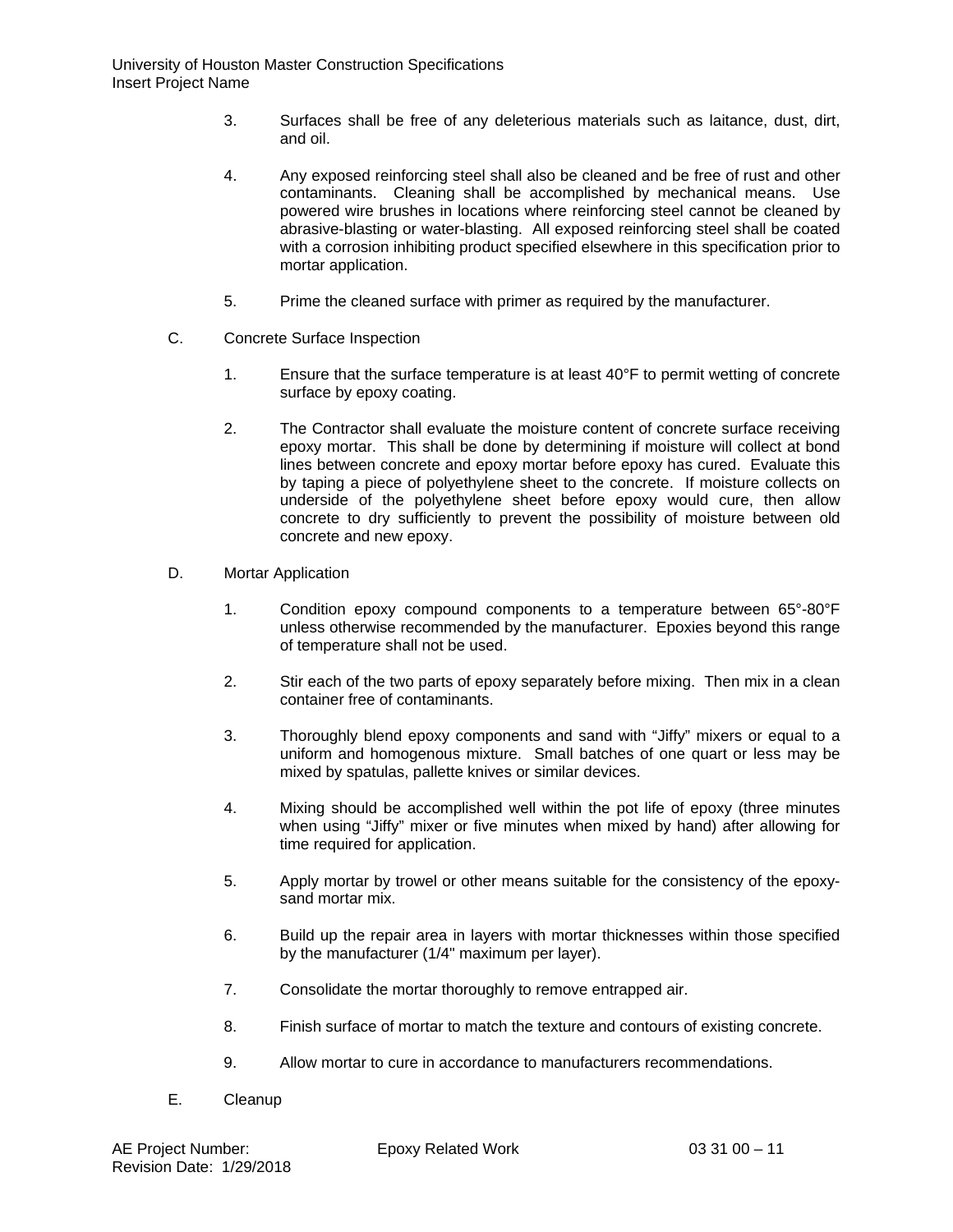- 1. Protect surfaces surrounding the work areas against spillage.
- 2. Epoxy and epoxy mortar spillages shall be cleaned before they set and become difficult to remove.
- 3. Cleanup all portions of the existing structure that are soiled or stained in the process of epoxy mortar repair work.

### 3.3 POLYMER MODIFIED CEMENTITIOUS MORTAR PATCH

- A. Applicator's Qualifications
	- 1. Mortar repair work shall only be performed by contractors who have successfully used this process on at least three similar structural repairs of equal scope which have performed successfully for a minimum period of five years.
	- 2. Only adequately trained and experienced personnel shall be used on the job.
- B. Surface Preparation
	- 1. Concrete surface to which the mortar is to be applied shall be exposed parent concrete free of loose and unsound materials. Surface preparation shall be done by abrasive-blasting, water-blasting or as otherwise required by the manufacturer.
	- 2. Necessary approvals shall be obtained by the Contractor from authorizing governmental or other agencies prior to abrasive-blasting. Abrasive-blasting operations shall comply with the requirements of OSHA and NIOSH (National Institute for Occupational Safety and Health) Standard PB-246-697.
	- 3. Surfaces shall be free of any deleterious materials such as laitance, dust, dirt, and oil.
	- 4. Any exposed reinforcing steel shall also be cleaned and free of rust and other contaminants. Cleaning shall be accomplished by mechanical means. Use powered wire brushes in locations where reinforcing steel cannot be cleaned by abrasive-blasting or water-blasting. All exposed reinforcing steel shall be coated with a corrosion inhibiting product specified elsewhere in this specification prior to mortar application and shall comply with OSHA safety requirements.
	- 5. Prime the cleaned surface with primer as required by the manufacturer.
- C. Concrete Surface Inspection: Ensure that the surface and ambient temperature is at least 45°F and rising at the time of application.
- D. Mortar Application
	- 1. Condition polymer mortar material to 65°F-80°F unless otherwise recommended by the manufacturer. Materials beyond this range of temperature shall not be used.
	- 2. Mix the two components in a clean container free of contaminants as recommended by the manufacturer.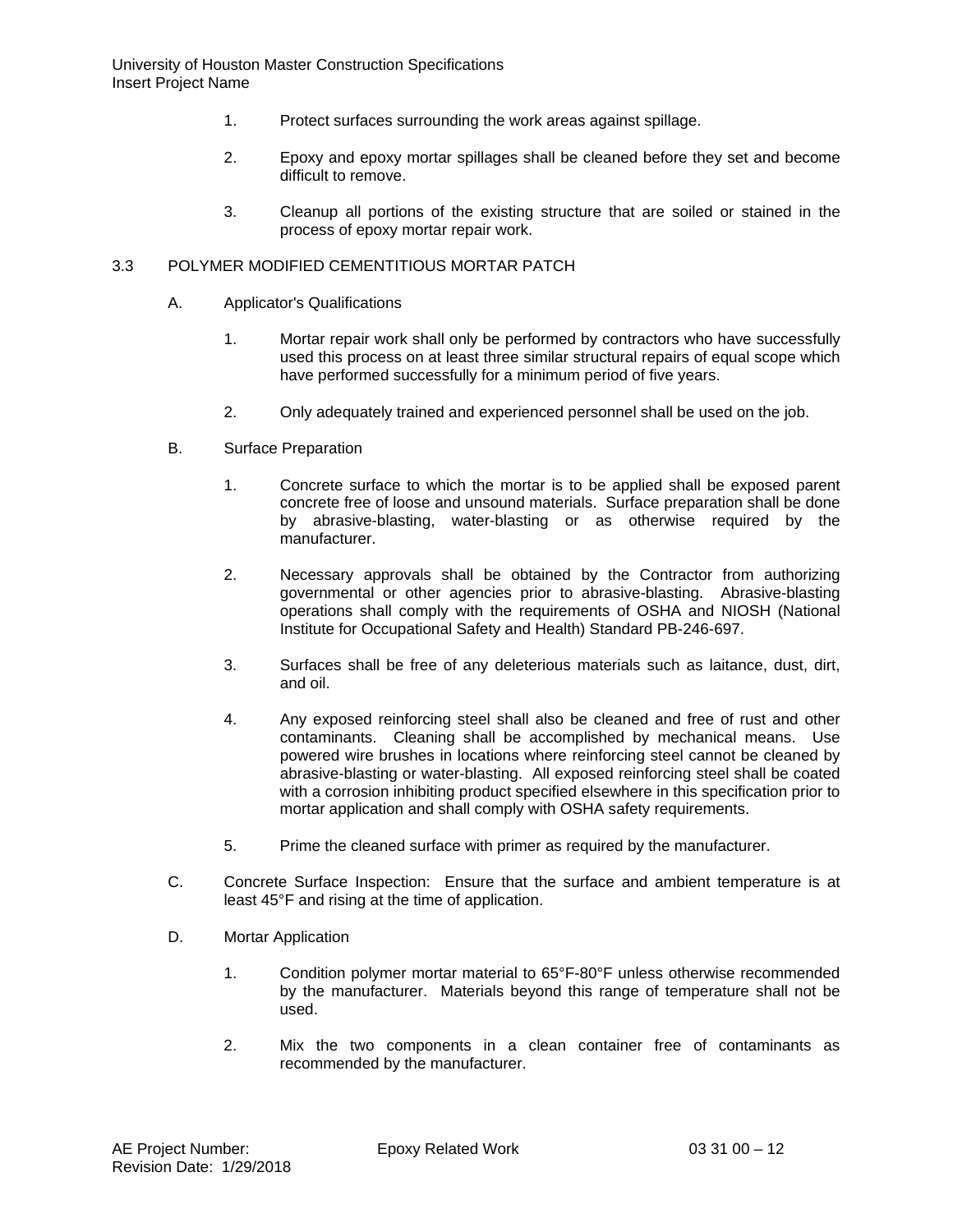- 3. Thoroughly blend components and aggregates with "Jiffy" mixers or equal to a uniform and homogenous mixture. Small batches of one quart or less may be mixed by spatulas, pallette knives or similar devices.
- 4. Mixing should be accomplished within three minutes when using "Jiffy" mixer or five minutes when mixed by hand.
- 5. Apply mortar by means suitable for the consistency of the mortar mix.
- 6. Use permanent fiberglass cloth forms for retaining mortar if mixed to a flowable consistency.
- 7. Consolidate the mortar thoroughly to remove entrapped air.
- 8. Finish surface of mortar to match the texture and contours of existing concrete.
- 9. Allow mortar to cure in accordance to manufacturer's recommendations.
- E. Cleanup
	- 1. Protect surfaces surrounding the work areas against spillage.
	- 2. Epoxy and mortar spillage shall be cleaned before they set and become difficult to remove.
	- 3. Cleanup all portions of the existing structure that are soiled or stained in the process of mortar repair work.

## 3.4 EPOXY BONDING OF FRESH (PLASTIC) CONCRETE TO HARDENED CONCRETE

- A. Applicator's Qualifications
	- 1. Epoxy bonding of fresh concrete to hardened concrete shall only be performed by contractors who have had successful experience in bonding concrete on a minimum of three projects of similar scope.
	- 2. Only adequately trained epoxy applicators shall be used on the job. Furnish certificates of training on request.
- B. Surface Preparation
	- 1. Remove loose concrete, debris, laitance, oil, grease and other contaminants from surface receiving epoxy. All surfaces shall be clean, sound and free of surface water
	- 2. Clean concrete surface by abrasive blasting prior to applying epoxy bonder. Abrasive blasting shall take place no more than one day prior to bonding fresh concrete.
	- 3. The Contractor shall obtain all necessary permits from all governmental, environmental, and other agencies having jurisdiction over the area where the abrasive blasting work is to be performed. Abrasive blasting operations shall comply with the requirements of OSHA and NIOSH (National Institute for Occupational Safety and Health) Standard PB-246-697.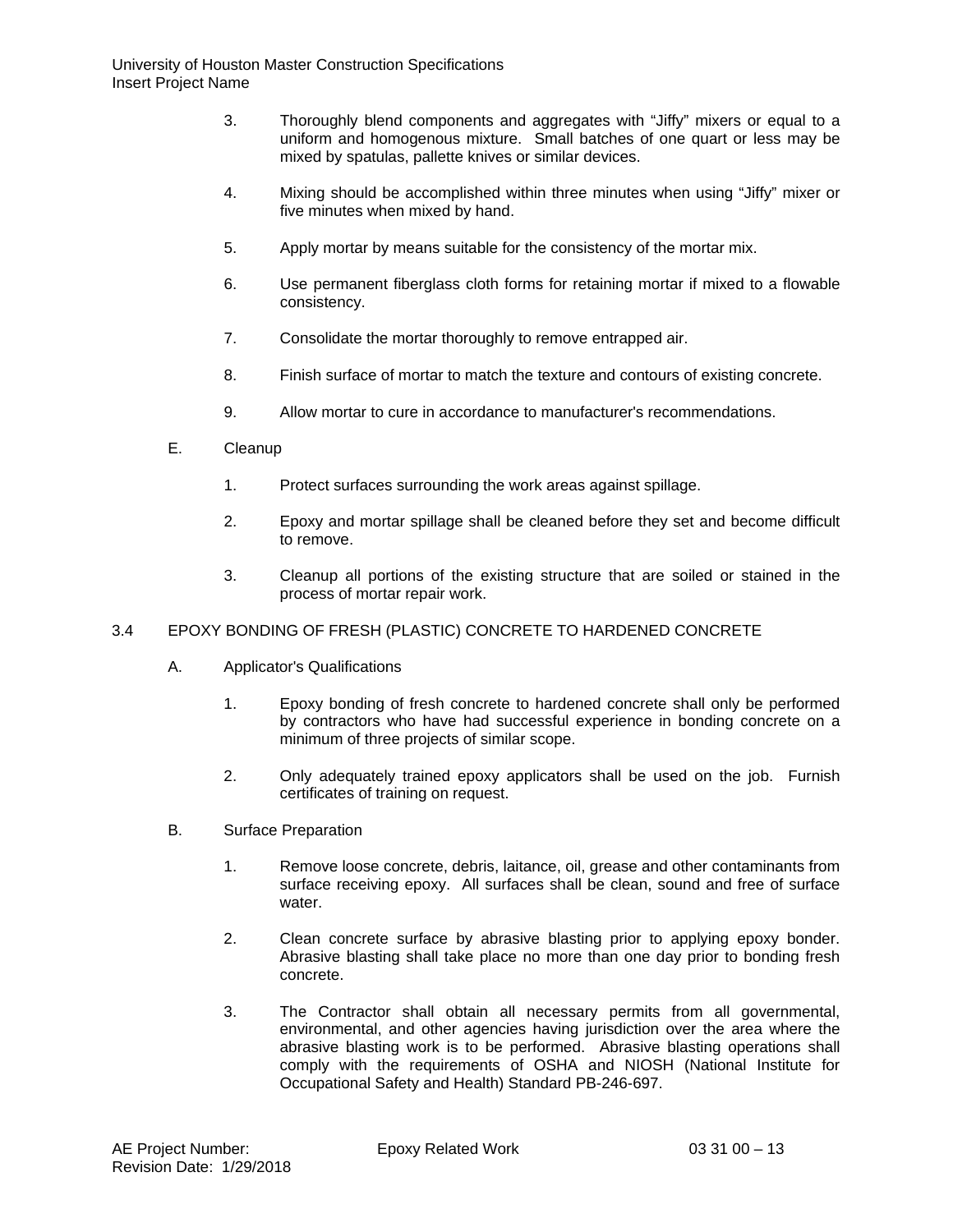- 4. Remove all abrasive from work area by vacuuming or other appropriate means. Remove blast cleaning residue with compressed air from an oil-and-water-free compressed air source prior to epoxy application.
- 5. Provide all necessary barriers to contain abrasive within the work area. The Contractor is responsible for all damage to property or injury to people as a result of sandblasting.
- C. Epoxy Application
	- 1. Condition epoxy compound materials at a temperature between 65°-80°F unless otherwise recommended by the manufacturer. Epoxies beyond this range of temperature shall not be used.
	- 2. Mix epoxy materials in a clean container free of contaminants.
	- 3. Thoroughly blend epoxy components with mechanical mixers to a uniform and homogenous mixture.
	- 4. Mixing shall be accomplished well within the pot life of the epoxy after allowing for time required for application.
	- 5. Apply epoxy adhesive to concrete surface by brush, roller, broom, squeegee, or spray equipment. The minimum average application thickness shall be between 15-18 mils for normal weight concrete. For lightweight concrete, use a second coat of epoxy bonder having a minimum average thickness of 15 mils. Application of epoxy shall be in strict accordance with manufacturer's instructions.
	- 6. Do not apply epoxy bonder in rain or in the presence of standing water.
	- 7. Do not let the epoxy adhesive reach the gel stage before pouring concrete. This can be determined by checking whether the adhesive is still tacky. If the adhesive loses its tack before plastic concrete is placed, remove the epoxy by abrasive blasting or other suitable means prior to reapplying the epoxy adhesive.
	- 8. Production, placing, consolidation and curing of new concrete shall conform to ACI 301-99 and the project specifications.
- D. Cleanup
	- 1. Protect surfaces surrounding the work areas against spillage.
	- 2. Epoxy spillages shall be cleaned before they set and become difficult to remove.
	- 3. Cleanup whatever portions of the existing structure that are soiled or stained in the process of applying epoxy adhesive.
- E. Testing
	- 1. The Engineer and Testing Laboratory shall evaluate bonding of fresh concrete to existing concrete after the fresh concrete has sufficiently cured.
	- 2. The evaluation shall be performed by sounding, using one of the following, or similar, methods: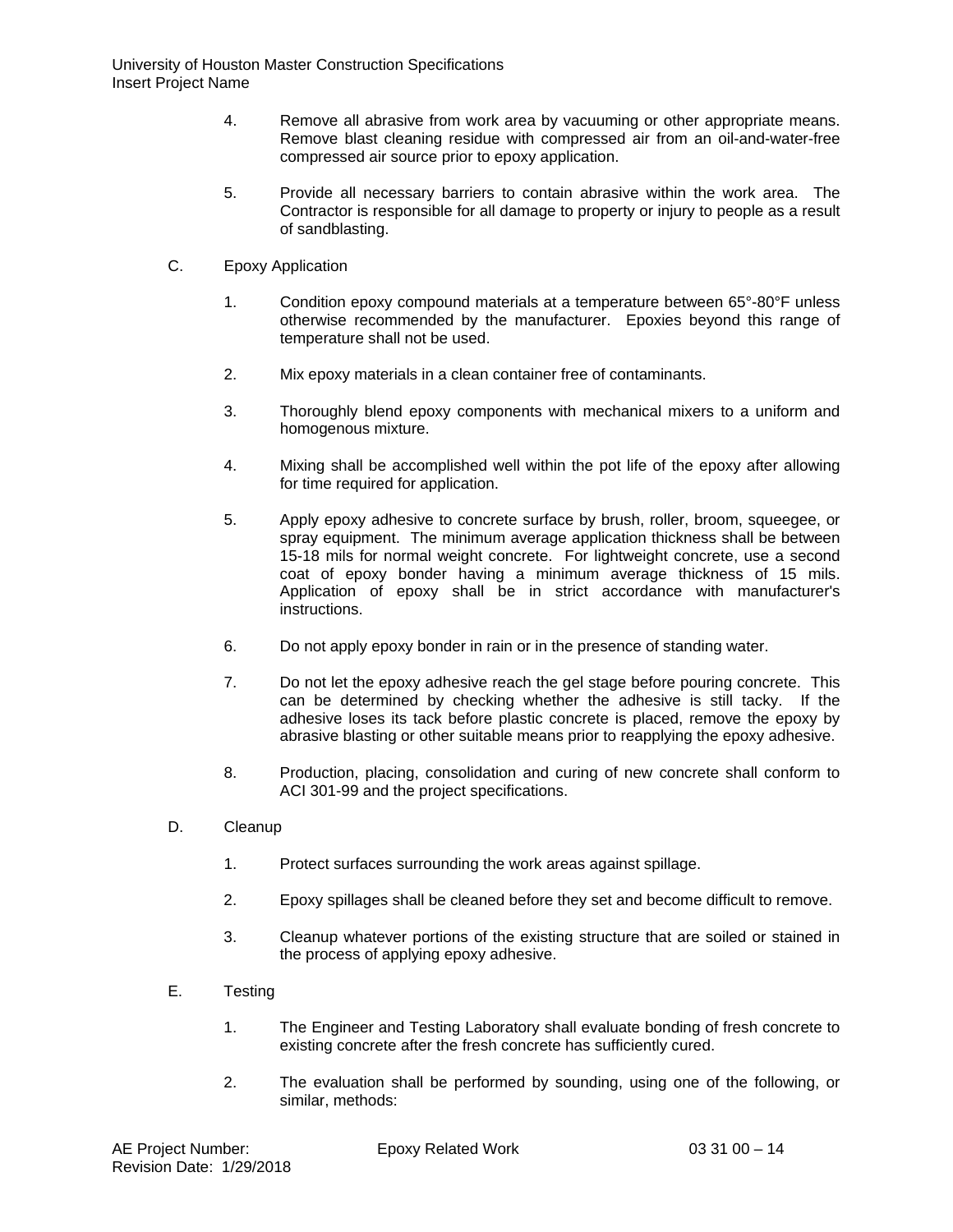- a. Tapping fresh concrete with a blunt metal instrument.
- b. Dragging a heavy steel chain across the surface (for horizontal surfaces only).
- 3. Detection of a hollow sound in any area shall be reason to suspect inadequate bonding, and Contractor shall then core each such area, as required by the Engineer, to determine bonding adequacy.
- 4. Coring shall be through the new concrete and into the existing concrete. Core diameter shall be 4" unless specified otherwise by the Engineer. Length of cores shall be twice the core diameter, or twice the thickness of new concrete, or as specified by the Engineer.
- 5. Cores will be visually inspected, and further testing may be required as determined by the Engineer.
- 6. The cost of any repairs or replacement, and any additional cores or other testing deemed necessary by the Engineer, shall be borne by the Contractor.

### 3.5 EPOXY GROUTED BOLTS, DOWELS OR REINFORCING STEEL

- A. Applicator's Qualifications
	- 1. Epoxy grouting of bolts, dowels or reinforcing steel shall only be performed by contractors who have had successful experience on a minimum of three projects of similar scope.
	- 2. Only adequately trained epoxy applicators shall be used on the job. Furnish current certificate of training on request.
- B. Surface Preparation
	- 1. All bolts, dowels and reinforcing bars shall be abrasive blasted no more than eight hours before the grouting. If evidence of oxidation exists on the surface, the bolts, reinforcing bars and dowels shall be recleaned. Blast-clean surfaces using Steel Structures Painting Council, Surface Preparation No. 6, to give a surface condition corresponding to ASa2, BSa2, CSa2 of SSPC Vis 1, depending on the initial surface condition of the steel surface. Prior to blast-cleaning, clean surfaces to conform to SSPC SP1, SP2, and SP3, as required.
	- 2. Unless otherwise printed in manufacturer's instructions, all holes shall be clean of dust, debris, and contaminants. Use compressed air from an oil-and-water-free compressed air source prior to epoxy application.
- C. Drilling Holes for Embedment
	- 1. Use only rotary-percussion type drills for drilling holes.
	- 2. Drills shall be fitted with bits having single tooth that produce large cuttings, and hollow stem drill rods that permit simultaneous blowing of compressed air providing immediate expulsion of the cuttings from the hole.
	- 3. Do not cut through any reinforcing steel unless indicated otherwise on the drawings. Where significant amounts of reinforcing are expected, use nondestructive techniques to determine location of reinforcing steel prior to drilling.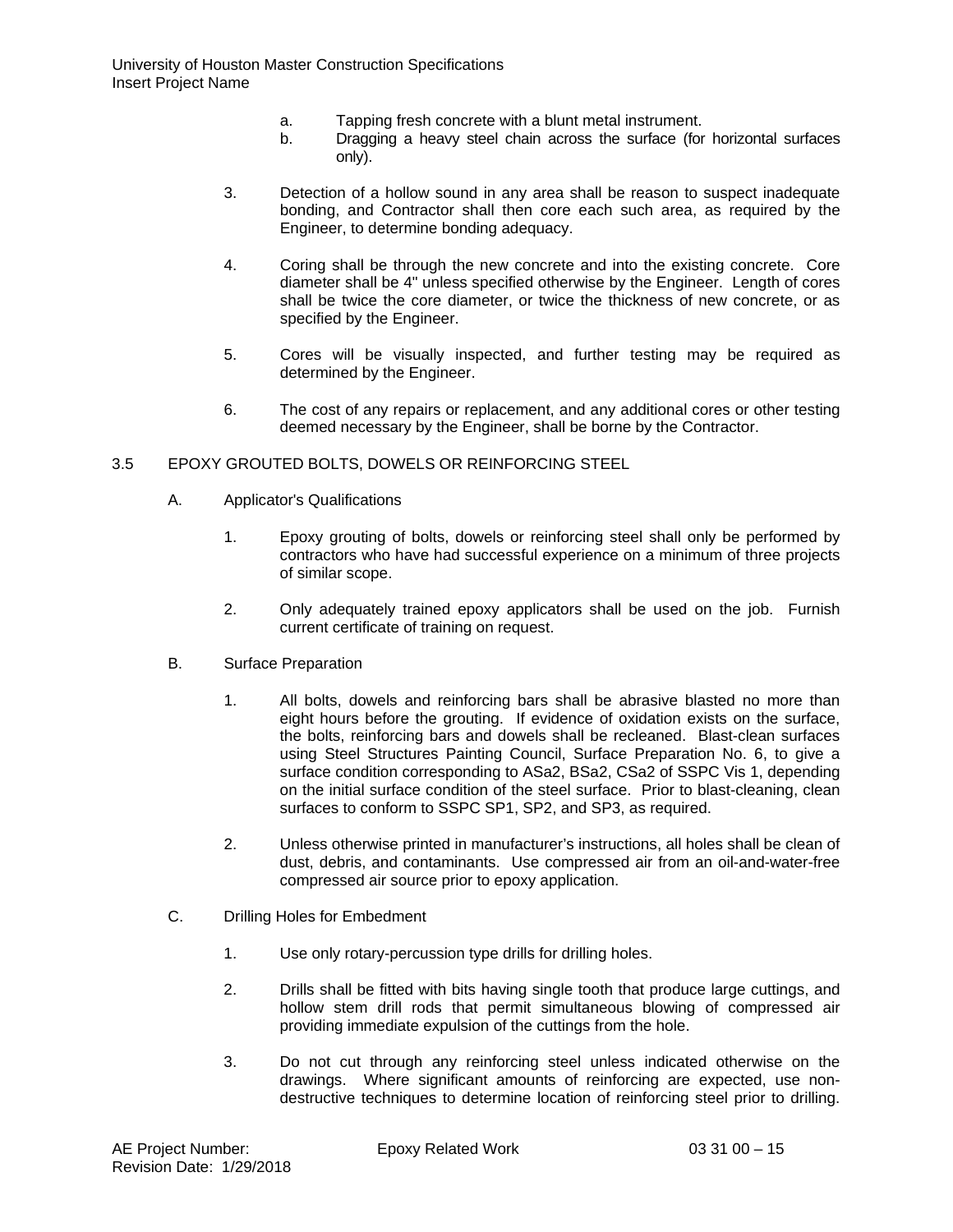Otherwise, use small diameter exploratory holes to detect presence of reinforcing steel prior to drilling holes for grouting.

- 4. Core drilling equipment, and electric impact hammers or other tools which do not provide for immediate expulsion of the drill cuttings shall not be used.
- 5. Unless noted otherwise on the drawings, depth of holes used for embedding the bolts, bars or dowels shall be at least ten times their diameter, but not less than 6".
- 6. Unless noted otherwise on the drawings, depth of hole used for embedding the bolts, bars or dowels shall be at least fifteen times their diameter.
- 7. Unless noted otherwise on the drawings, the center to center distance between the embedded bolts, bars or dowels shall be at least twelve times their diameter.
- 8. Unless noted otherwise on the drawings, the edge distance shall be at least six times the diameter of the bolt, bar or dowel.
- 9. Hole diameter shall normally be 1/4" larger than the outside diameter of the embedded item. In no case shall the hole diameter be 3/8" larger than the diameter of the embedded item.
- D. Epoxy Application
	- 1. Condition epoxy compound materials at a temperature between 65°-80°F unless otherwise recommended by the manufacturer. Epoxies beyond this range of temperature shall not be used.
	- 2. Mix epoxy materials in a clean container free of contaminants.
	- 3. Thoroughly blend epoxy components with mechanical mixers to a uniform and homogenous mixture. Mix small batches (up to 1 quart) by use of spatulas, pallette knives, or similar devices. Take care to use proper proportions of the epoxy components when using small batches.
	- 4. Mixing shall be accomplished well within the pot life of the epoxy after allowing for time required for application.
	- 5. Partially fill the hole with epoxy. Then insert the bolt, dowel or reinforcing bar into the hole such that the resin material oozes out around the embedded item, ensuring complete contact. Twist the bolt, dowel or bar slightly as it is inserted in the hole to ensure complete contact.
	- 6. As an alternative to inserting the embedded item after the epoxy is poured in the hole, the bolt, dowel, or bar may be positioned in the hole and filled up with epoxy by hand caulking guns or injected with an in-head mixing equipment. In either case, the nozzle shall be provided with a hose or tube of sufficient length to reach the bottom of the hole being filled.
	- 7. Where the holes are horizontal or overhead, the opening shall be covered by a masking or a duct tape. Make a split in the tape and insert the epoxy injection tube through the split. Fill hole completely with epoxy and then insert the embedded item through the split tape. Amount of epoxy should be such that a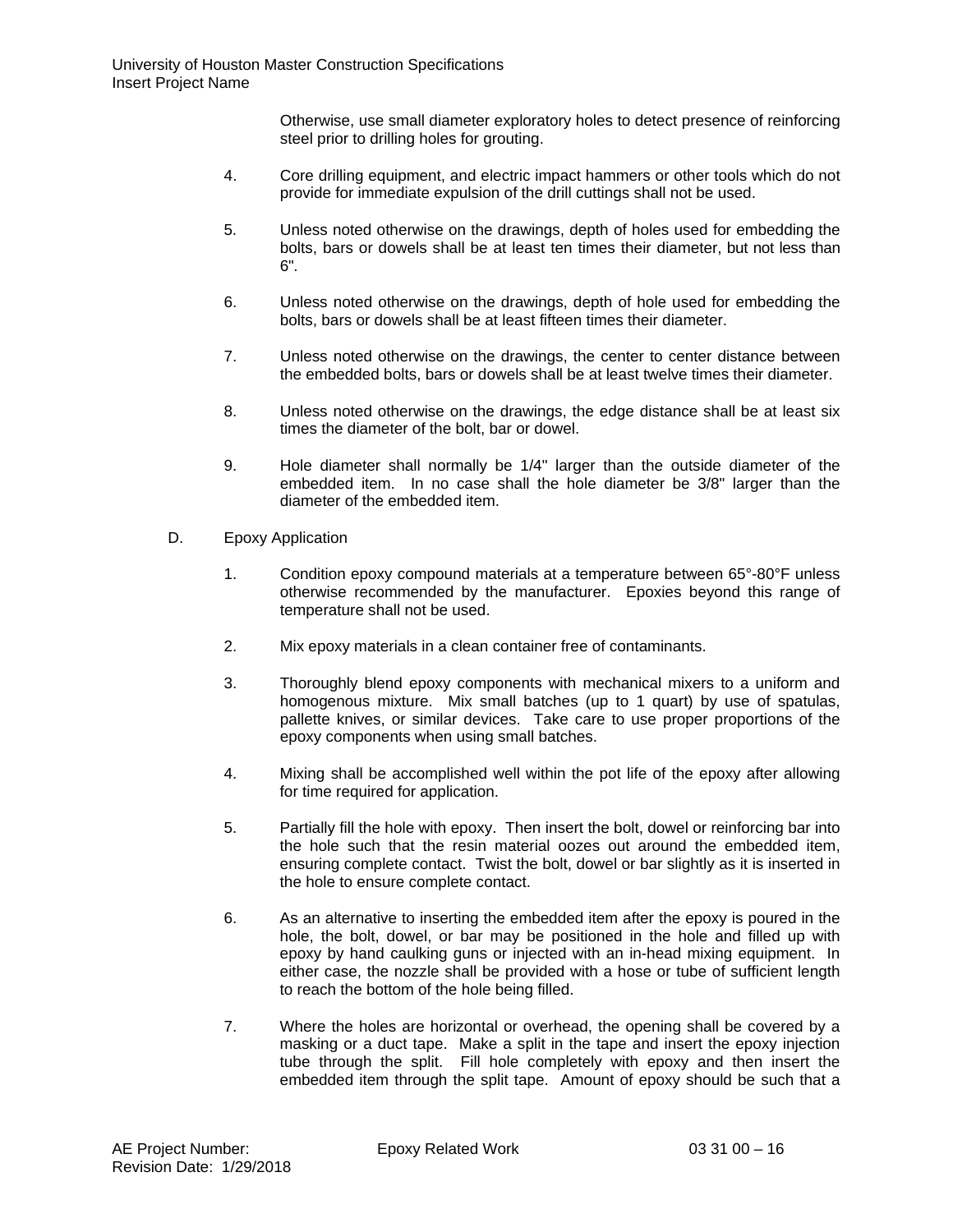small amount of material oozes through the split. Twist the bolt, dowel or bar slightly as it is inserted in the hole to ensure complete contact.

- 8. Do not apply epoxy in the rain or in the presence of standing water unless permitted by manufacturer's written instructions.
- E. Cleanup
	- 1. Protect surfaces surrounding the work area against spillage.
	- 2. Epoxy oozed out from the holes and spillages shall be cleaned before they become difficult to remove.
	- 3. Cleanup whatever portions of the existing structure are soiled or stained in the process of grouting the bolts, dowels or reinforcing bars.
- F. Testing
	- 1. The Owner's Testing Laboratory shall evaluate the effectiveness of grouting the bolts, dowels, or reinforcing bars by conducting field proof tests. The load test method shall be submitted to the Engineer for review and approval.
	- 2. Field proof test 10% of the grouted bolts, dowels or bars, with a minimum of two tests prior to commencing installation.
	- 3. The Engineer may elect to increase or decrease the number of tests depending upon the outcome of the tests.
	- 4. The proof load shall be 85% of the theoretical ultimate strength of the bolt, dowel or bar or as otherwise determined by the Engineer. Any slip of the embedded bolt, dowel or bar within the epoxy grout material, or slip at the epoxy/concrete interface before the bolt, dowel or bar yields shall be considered to be a failure of the grouted item.
	- 5. The cost of any repairs failing to meet the proof load and all additional tests deemed necessary by the Engineer shall be borne by the Contractor.

#### 3.6 EPOXY FOR PRODUCING SKID RESISTANT SURFACE ON CONCRETE

- A. Applicator's Qualifications
	- 1. Work requiring epoxy application for producing skid resistant surfaces on concrete shall only be performed by contractors who have had successful experience in applying epoxy on at least three projects of similar scope.
	- 2. Only adequately trained epoxy applicators shall be used on the job. Furnish certificates of training on request.
- B. Surface Preparation
	- 1. Remove loose concrete, debris, laitance, oil, grease and other contaminants from surface receiving epoxy. All surfaces shall be clean, sound, and free of surface water.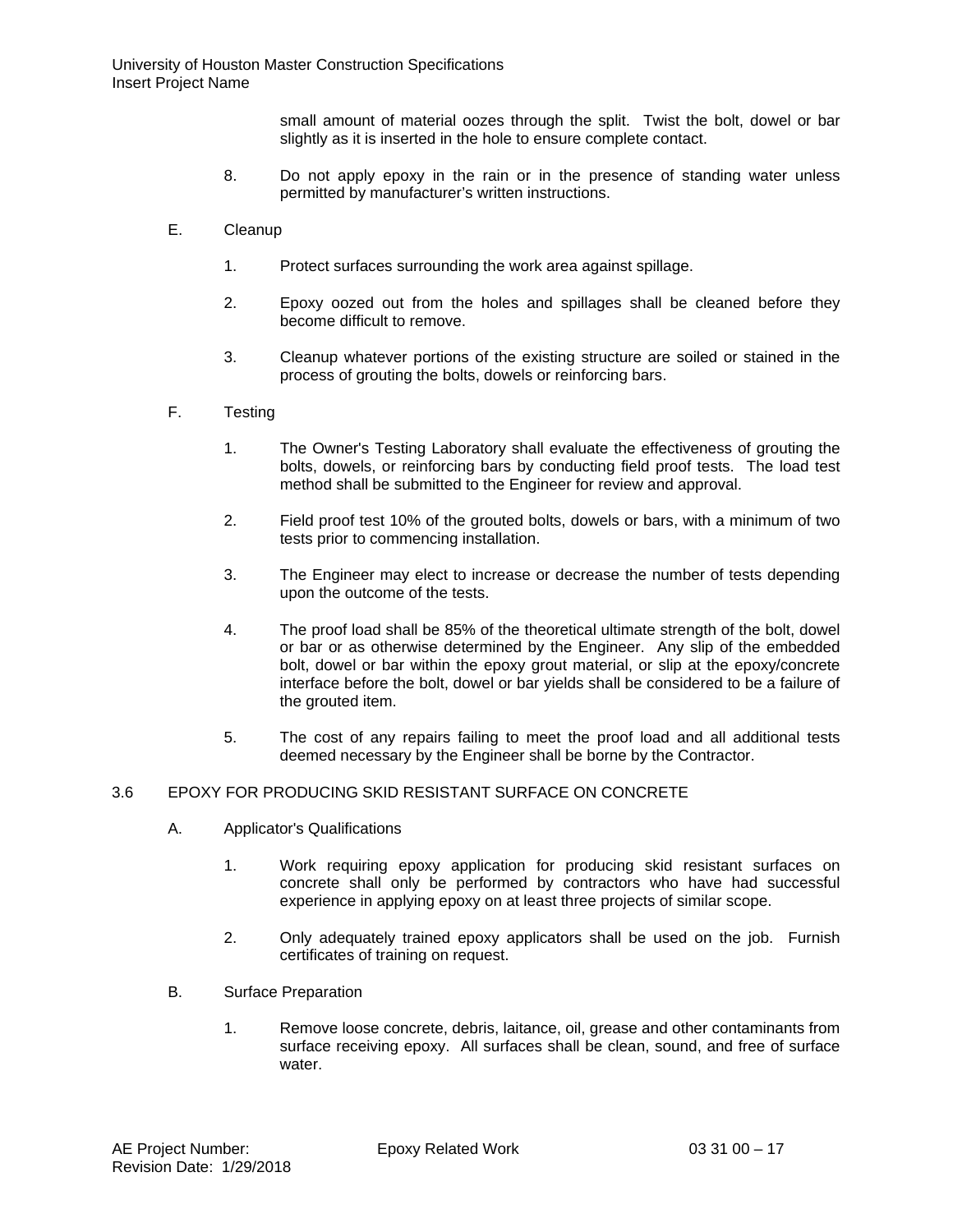- 2. Clean concrete by mechanical abrasion such as abrasive blasting, scarifying, or waterblasting and as required by the manufacturer.
- 3. The Contractor shall obtain all necessary permits from all governmental, environmental and other agencies having jurisdiction over the area where the mechanical abrasion work is to be performed. Abrasive blasting operations shall comply with the requirements of OSHA and NIOSH (National Institute for Occupational Safety and Health) Standard PB-246-697.
- 4. Where abrasive blasting is used, all abrasive shall be removed from the work area by vacuuming or other appropriate means. Remove blast cleaning residue with compressed air from an oil-and-water-free compressed air source prior to epoxy application.
- 5. Provide all necessary barriers to contain the abrasive material within the work area. The Contractor is responsible for all damage to property or injury to people as a result of mechanical abrasion process.
- C. Epoxy Application
	- 1. Condition epoxy compound material to be at a temperature between 65°-80°F unless otherwise recommended by the manufacturer. Epoxies beyond this range of temperature shall not be used.
	- 2. Stir each of the two parts of epoxy separately before mixing. Then mix the two parts in a clean container free of contaminants.
	- 3. Thoroughly blend epoxy components with mechanical mixers to a uniform and homogenous mixture.
	- 4. Mixing shall be accomplished well within the pot life of the epoxy after allowing for time required for application.
	- 5. Apply epoxy adhesive to concrete surface by brush, roller, broom, squeegee, or spray equipment. The minimum average application thickness shall be between<br>50-70 mils. Application shall be in strict accordance to manufacturer's Application shall be in strict accordance to manufacturer's instructions.
- D. Skid-Resistant Aggregate Application: Apply the skid-resistant aggregate while the epoxy coating is still fluid at the rate of 11-13 pounds per square yard. The aggregate shall be spread uniformly over the entire surface of the concrete.
- E. Cleanup
	- 1. Protect surfaces surrounding the work area against spillage.
	- 2. Epoxy spillages shall be cleaned before they set and become difficult to remove.
	- 3. Cleanup whatever portions of the existing structure that are soiled or stained in the process of applying epoxy adhesive.
- F. Testing
	- 1. The Testing Laboratory shall evaluate that the thickness of the epoxy adhesive and the amount of skid-resistant aggregate complies to the specifications.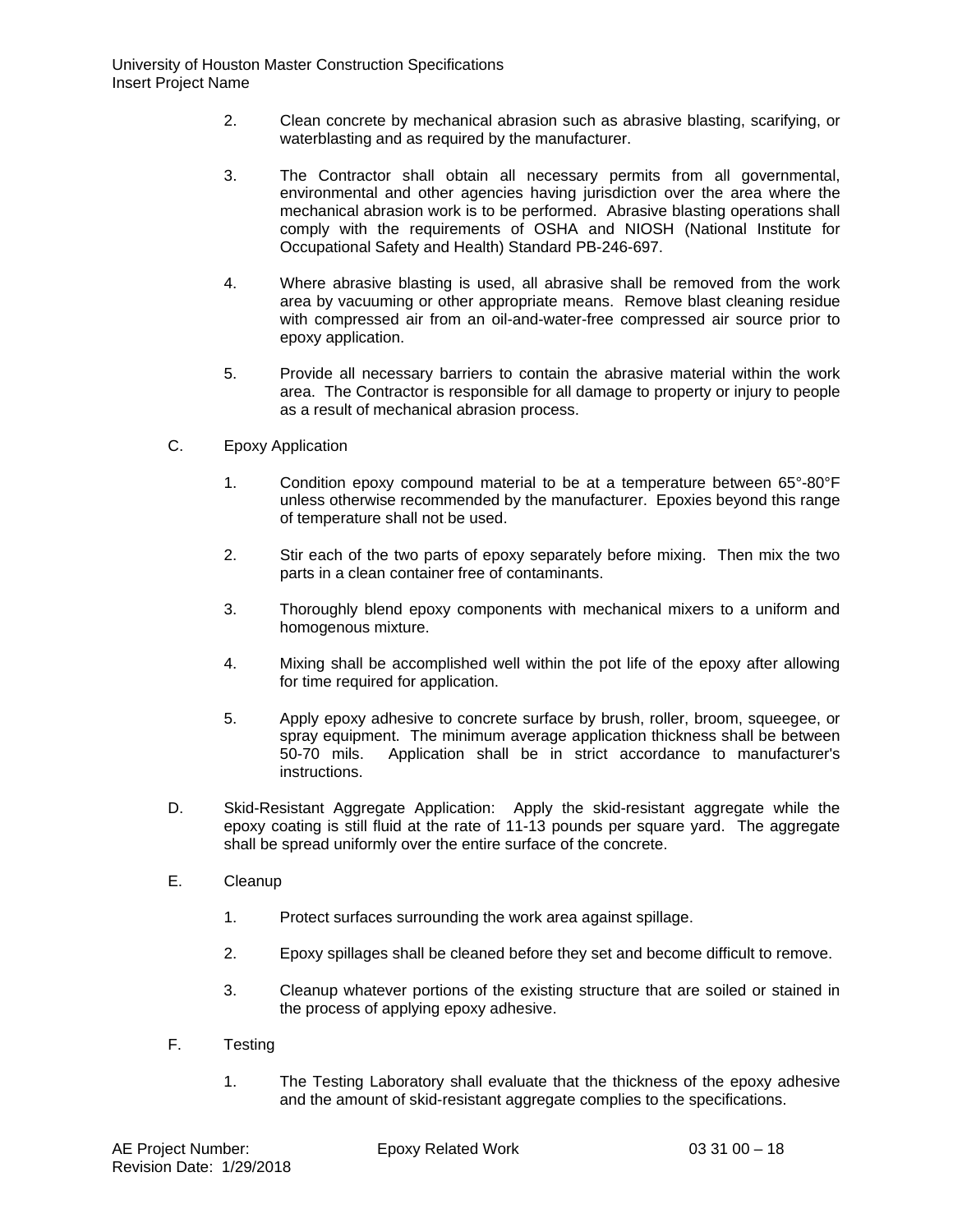- 2. The Testing Laboratory shall perform pullout tests on the cured skid-resistant surface. The rate of testing shall be one test for every 1000 square feet of surface area, with a minimum of three tests. The pullout strength (tested in accordance with Appendix A of ACI 503 R-93) shall be at least 100 psi. All failures shall be in the concrete. Any failure that occurs in the adhesive shall be cause for rejection of the coating application.
- 3. The cost of replacement and any retesting required by the Engineer shall be borne by the Contractor.

### 3.7 EPOXY PENETRANT SEALER

- A. Applicator's Qualifications
	- 1. Work requiring epoxy penetrant sealer on concrete surfaces shall only be performed by contractors who have had successful experience in applying epoxy on at least three projects of similar scope.
	- 2. Only adequately trained epoxy applicators shall be used on the job. Furnish certificates of training on request.
- B. Surface Preparation
	- 1. Remove loose concrete, debris, laitance, oil, grease and other contaminants from surface receiving epoxy. All surfaces shall be clean, sound, and free of surface water.
	- 2. Clean concrete by mechanical abrasion such as abrasive blasting or waterblasting.
	- 3. The Contractor shall obtain all necessary permits from all governmental, environmental and other agencies having jurisdiction over the area where the mechanical abrasion work is to be performed. Abrasive blasting operations shall comply with the requirements of OSHA and NIOSH (National Institute for Occupational Safety and Health) Standard PB-246-697.
	- 4. Where abrasive blasting is used, all abrasive shall be removed from the work area by vacuuming or other appropriate means. Remove blast cleaning residue with compressed air from an oil-and-water-free compressed air source prior to epoxy application. Ensure compatibility of concrete curing method and use of this product.
	- 5. Provide all necessary barriers to contain the abrasive material within the work area. The Contractor is responsible for all damage to property or injury to people as a result of mechanical abrasion process.
- C. Epoxy Application
	- 1. Temperature of the epoxy must be above 50° for mixing.
	- 2. Stir each of the two parts of epoxy separately before mixing. Then mix the two parts in a clean container free of contaminants.
	- 3. Thoroughly blend epoxy components using a "Jiffy" mixer or equal powered by a low-speed (300-600 rpm) electric drill for at least three minutes.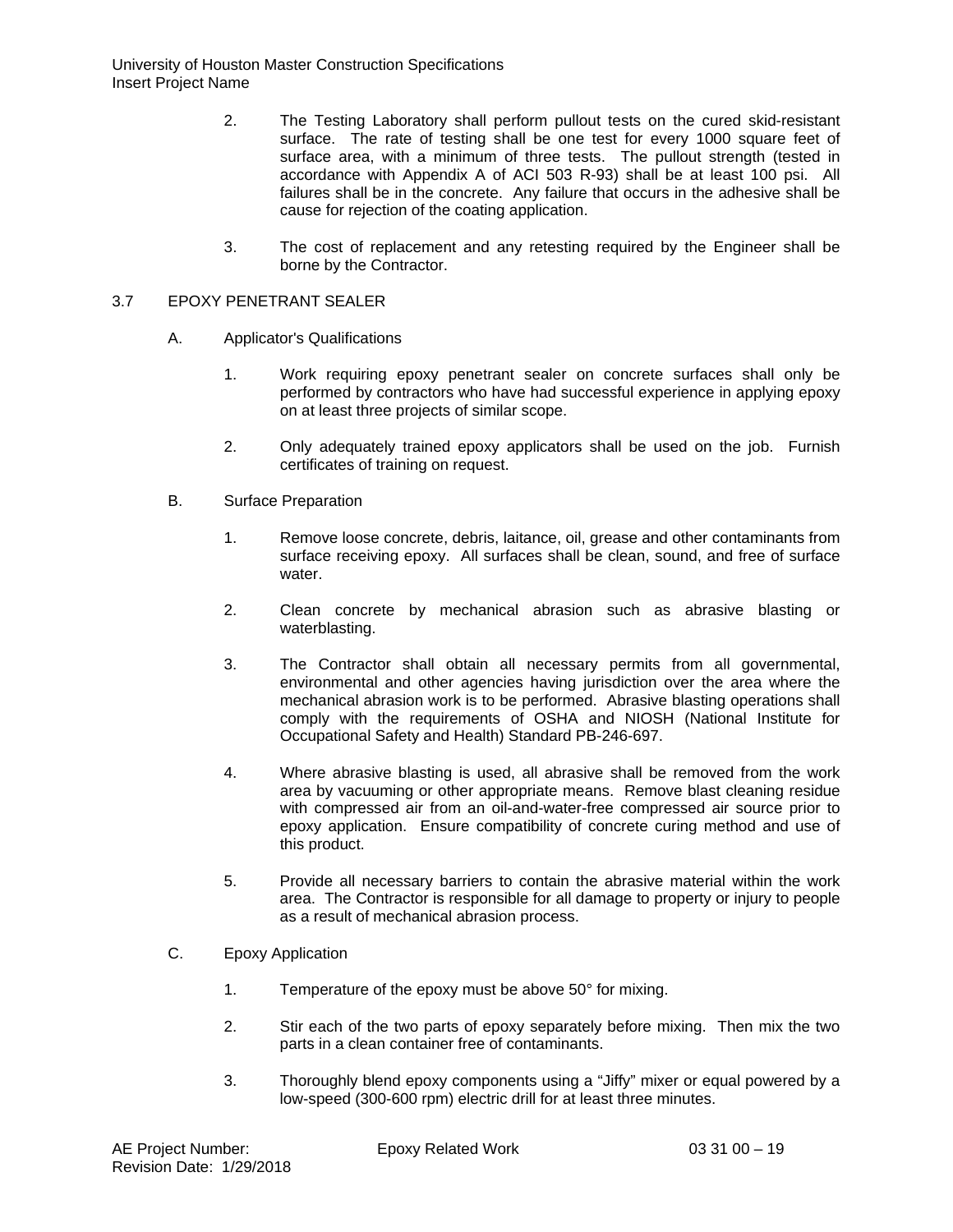- 4. When mixing has been completed, cover mixed epoxy penetrant sealer container and allow a reaction time as required by the manufacturer before applying.
- 5. Apply the epoxy penetrant sealer when the surface temperature of concrete is at least 40°F with brush, roller or spray equipment. All spray equipment must employ traps to prevent water and oil from contaminating the sealant. Two applications are required at the following rates:

| First application:  | 200-300 sft/gallon  |
|---------------------|---------------------|
| Second application: | 250-300 sft./gallon |

The second coat shall be applied as soon as the first coat is tack-free. If a surface film develops on the concrete, the application rate should be reduced. (Second coat is not needed with Sikagard 619 when applied at the rate of 300 sft/gallon.

- D. Cleanup
	- 1. Protect surfaces surrounding the work area against spillage.
	- 2. Epoxy spillages shall be cleaned before they set and become difficult to remove.
	- 3. Cleanup whatever portions of the existing structure that are soiled or stained in the process of applying the epoxy penetrant sealer.
- E. Testing: The Testing Laboratory shall monitor the rate of application of the epoxy penetrant sealer.
- 3.8 HIGH MOLECULAR WEIGHT METHACRYLATE SELF-PENETRATING CONCRETE CRACK FILLER AND SEALER
	- A. Applicator's Qualifications
		- 1. Work requiring self-penetrating crack filler and sealer on concrete shall only be performed by contractors who have had successful experience in applying the methacrylate sealer on at least three projects of similar scope.
		- 2. Only adequately trained applicators shall be used on the job. Furnish certificates of training on request.
	- B. Surface Preparation
		- 1. Remove loose concrete, debris, laitance, oil, grease and other contaminants from surface and cracks receiving sealer. All surfaces shall be clean, sound, and free of surface moisture.
		- 2. Clean concrete by mechanical abrasion such as abrasive blasting.
		- 3. The Contractor shall obtain all necessary permits from all governmental, environmental and other agencies having jurisdiction over the area where the mechanical abrasion work is to be performed. Abrasive blasting operations shall comply with the requirements of OSHA and NIOSH (National Institute for Occupational Safety and Health) Standard PB-246-697.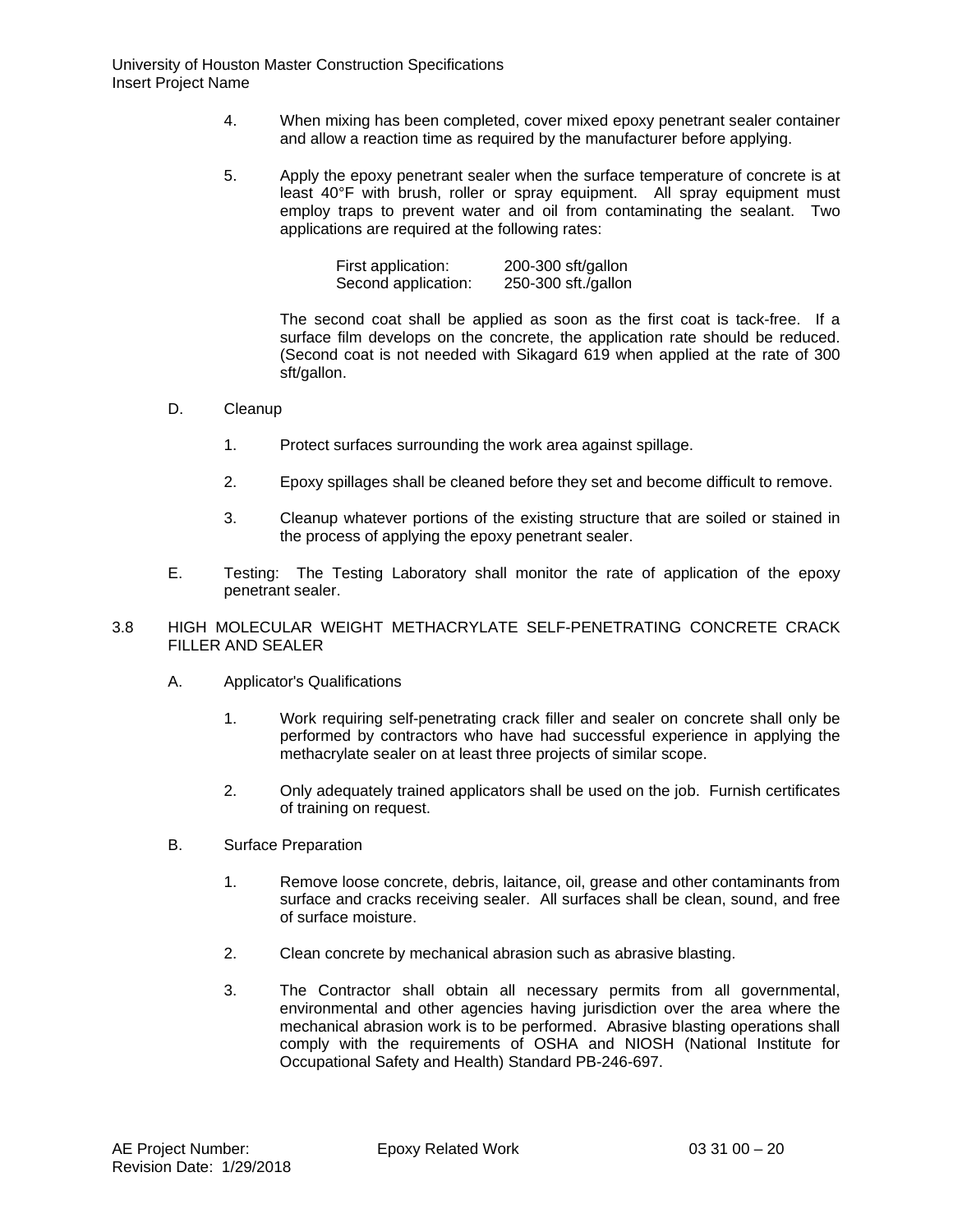- 4. Where abrasive blasting is used, all abrasive shall be removed from the work area by vacuuming or other appropriate means.
- 5. Remove blast cleaning residue with compressed air from an oil-and-water-free compressed air source prior to self-penetrating crack filler and sealer application. Surface receiving sealer shall be dry, and all cracks shall be free of standing water. Blow cracks clean with compressed air prior to sealer application.
- 6. All spalls in concrete in the area scheduled to receive the methacrylate sealer shall be repaired using polymer concrete mortar patch prior to sealer application.
- 7. Temporarily plug all existing drains with rubber plugs or other suitable material to prevent the sealer from getting into the drains.
- 8. Protect expansion joints from being covered by methacrylate material. All expansion joints which get accidentally covered with the sealer shall be cleaned immediately. All damaged joints shall be repaired or replaced as directed by the Architect/Engineer at no cost to the Owner.
- C. Methacrylate Application
	- 1. Do not schedule methacrylate sealer work if there is forecast of rain within twelve hours, or if the ambient temperature is expected to fall below 45°F temperature during application or within twelve hours after application of the sealer.
	- 2. Stir each of the two parts of sealer separately before mixing. Then mix the two parts in a clean container free of contaminants.
	- 3. Condition sealer materials at a temperature between 65°-80°F unless otherwise recommended by the manufacturer in writing. Methacrylate materials beyond this temperature range shall not be used.
	- 4. Thoroughly blend the methacrylate components using a "Jiffy" mixer or equal powered by a low-speed (300-600 rpm) electric drill for five to seven minutes until the liquid clears.
	- 5. Apply the material on horizontal surfaces with roller or squeegee at the rate of approximately 130 square feet per gallon. The concrete substrate must be at a temperature of at least 45°F. Material shall be allowed to pond over cracks. After penetration into the substrate and cracks, remove excess material.
	- 6. Application of sealer shall proceed in an orderly manner in widths between 6 to 10 feet across the length of the work. Overlap shall be kept to a minimum with no overlap exceeding 6 inches.
	- 7. Follow additional directions for surface preparation and application given in the manufacturer's printed technical specifications which are not included in these specifications. The Contractor shall have these specifications with him at the job site prior to start of the work.
	- 8. Apply second coat of methacrylate sealer at the rate of 200 square feet per gallon in the same orderly manner as used for the first coat.
	- 9. Spread sand by mechanical means over the surface treated by the methacrylate sealer at a rate of 0.50 pounds per square yard of surface area. Sand shall be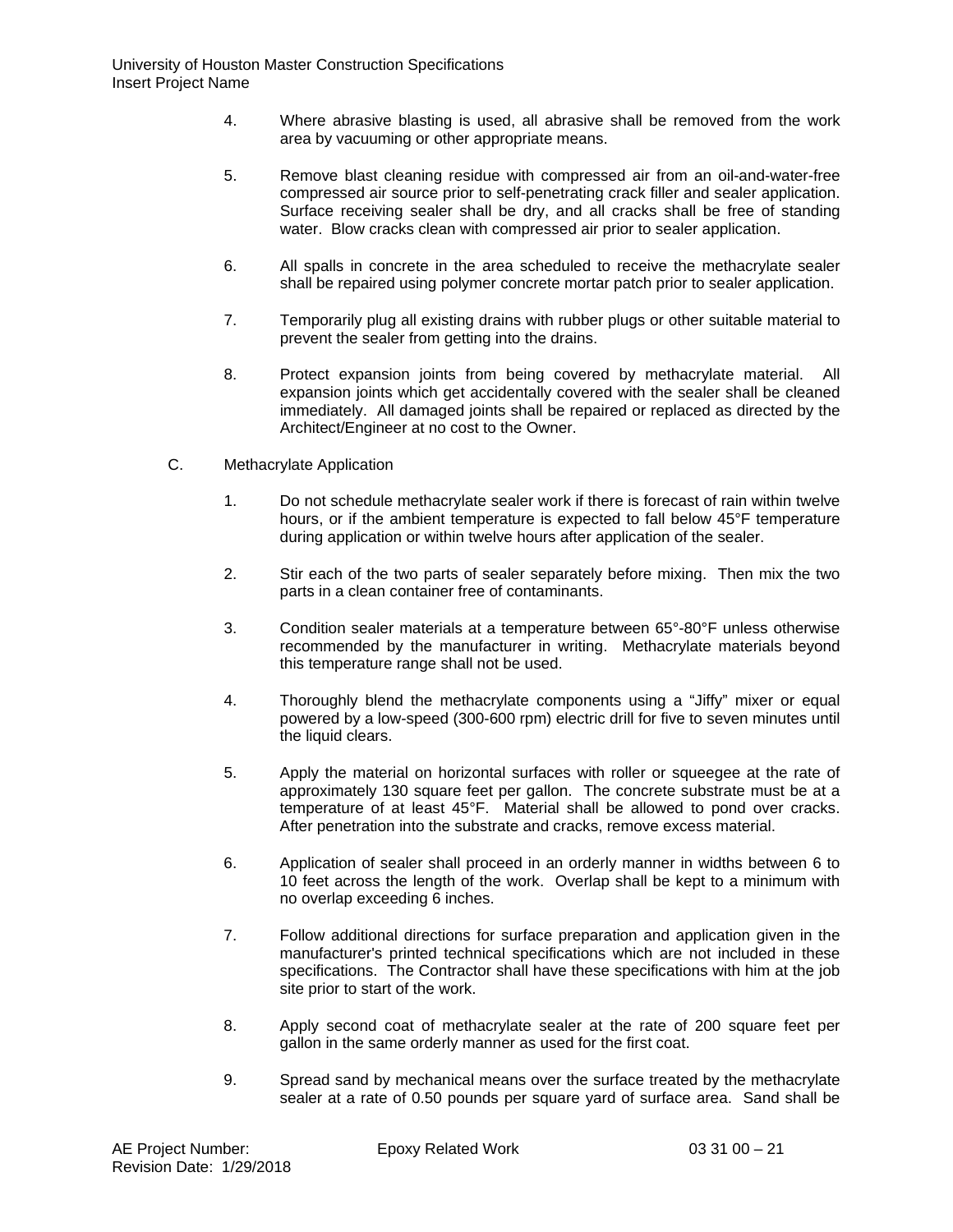broadcast within 15 to 35 minutes following the application of the sealer. Sand shall be spread over the width which coincides with the width of the methacrylate sealer. Sand spreader equipment used shall be operated at speeds which will eliminate sand drifts and spread the sand uniformly over the treated area. Excess sand shall be removed completely from the untreated area by brooming or other means prior to application of the methacrylate sealer.

- 10. Protect sand covered area by covering with a polyethylene sheet. No vehicular traffic shall be allowed on the surface until the methacrylate sealer has cured.
- 11. Remove all loose sand from the slab prior to opening the area for traffic.
- D. Test Area
	- 1. See the drawings for location and size of test area.
	- 2. Contractor shall use the same workers, and materials for applying the methacrylate sealer and the sand to the test area as for the rest of the work. Method of surface preparation and application shall be in strict accordance to these specifications and the manufacturer's printed directions.
	- 3. Contractor shall inform the Owner, Testing Laboratory, Architect/Engineer regarding the schedule for performing the work in the test area. It is mandatory that the manufacturer's representative be also present during the application of the material in the test area.
	- 4. The Testing Laboratory and the Contractor shall accurately record the quantity of material used and calculate the rate of coverage. Adjustments shall be made immediately, and the size of test area increased accordingly to apply material at the rate given in the specifications.
	- 5. Provide a watertight dam around the test area capable of holding at least 3 inches of water for 48 hours. Fill with water and mark the level. Ensure that there is no leakage around the perimeter of the dam. Leave the water standing in the test area for 48 hours. Cover area with polyethylene sheet to prevent evaporation.
	- 6. The Testing Laboratory shall measure water level after 48 hours, and also check soffit of slab under test area for evidence of leaks. If no leak is observed, the methacrylate sealer application shall be considered acceptable and the Contractor shall proceed with the work.
	- 7. If leaks are observed, do not proceed with the rest of the work.
- E. Cleanup
	- 1. Protect surfaces surrounding the work area against spillage.
	- 2. Sealer spillages shall be cleaned before they set and become difficult to remove.
	- 3. Cleanup whatever portions of the existing structure that are soiled or stained in the process of applying the methacrylate sealer.
- F. Testing: The Testing Laboratory shall perform the following work: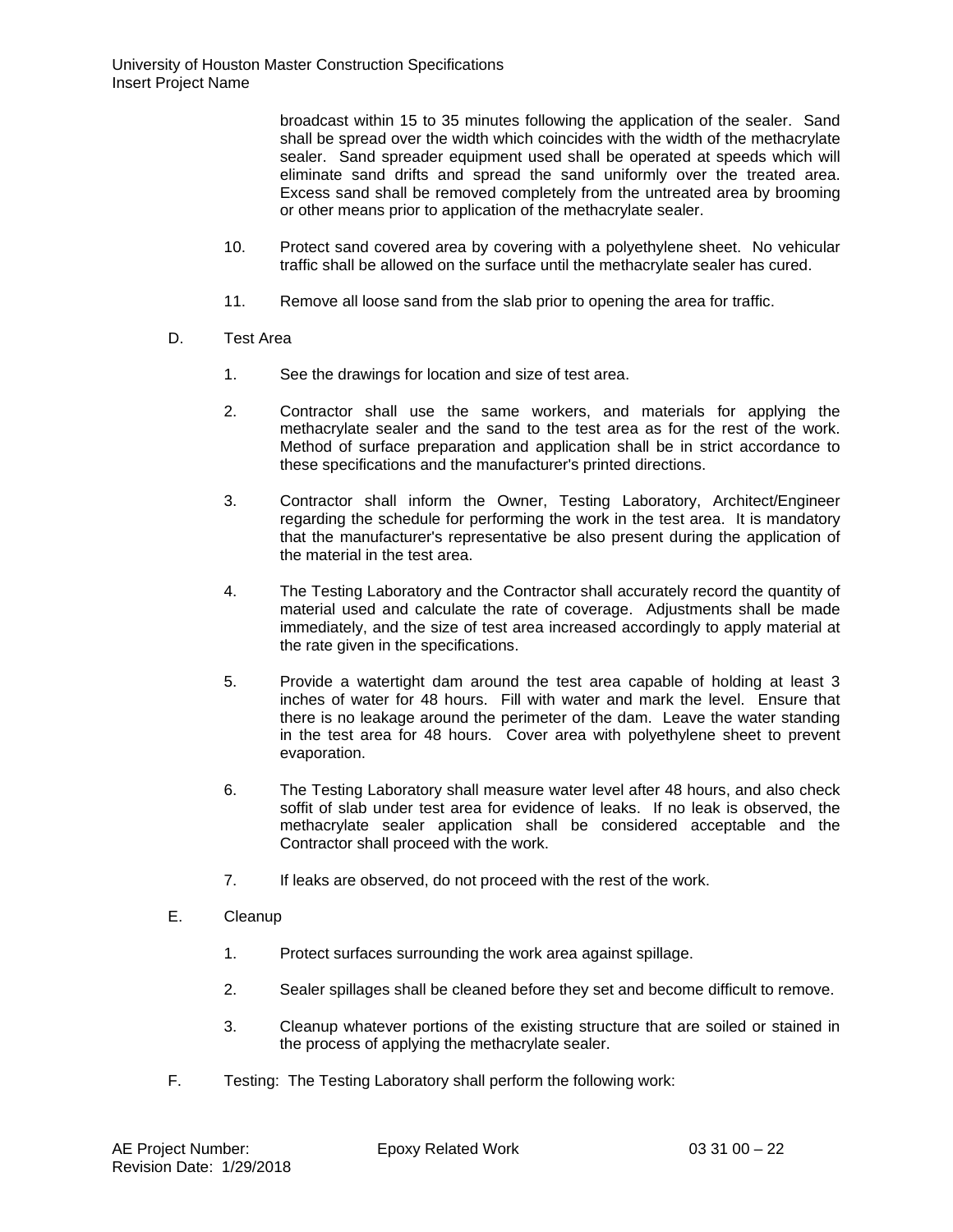- 1. Check the materials to ensure that they conform to the specifications.
- 2. Review the storage facility and the temperature at which the material is stored.
- 3. Review the surface preparation to ensure that the surface is clean as required in the specifications.
- 4. Review mixing and application procedures.
- 5. Test sand to ensure that it complies with the specifications.
- 6. Review procedures for application of sand to ensure that the rate of coverage is in accordance to the specifications.

### 3.9 POLYMER MODIFIED CEMENTITIOUS MORTAR OVERLAY SYSTEM

- A. Applicator's Qualifications
	- 1. Mortar overlay system work shall only be performed by contractors who have successfully used this process on at least three similar structural repairs of equal scope which have performed successfully for a minimum period of five years.
	- 2. Only adequately trained and experienced personnel shall be used on the job.
- B. Surface Preparation
	- 1. Concrete surface to which the mortar is to be applied shall be exposed parent concrete free of loose and unsound materials. Surface preparation shall be done by using a scabbler. Obtain a surface profile having a minimum amplitude of  $\pm$  1/16".
	- 2. Surface shall then be swept clean or vacuumed to clear off debris and dust.
	- 3. Wash surface with water and brush with hard broom to remove all contaminants and oil drippings. Oil and grease spots shall be removed by using a detergent, and then scrubbing with a power brush or a hard broom. Remove all residue by washing and brushing with water.
	- 4. Surface then shall be wet vacuumed to remove excess water.
	- 5. Surface to be prepared shall be wetted prior to and during scarification by a scabbler to minimize the creation of dust.
	- 6. Provide adequate barricades around the work area to prevent injury to people around the work area from flying debris.
	- 7. Ensure that all edges, corners, areas adjacent to columns, walls and doors are satisfactorily prepared as described above. Use small pneumatic bush-hammer or single-head scabbler for preparing such areas.
	- 8. Any exposed reinforcing steel shall also be cleaned and free of rust and other contaminants. Cleaning shall be accomplished by mechanical means. Use powered wire brushes or abrasive-blasting. All exposed reinforcing steel shall be coated with a corrosion inhibiting product specified elsewhere in this specification prior to mortar application.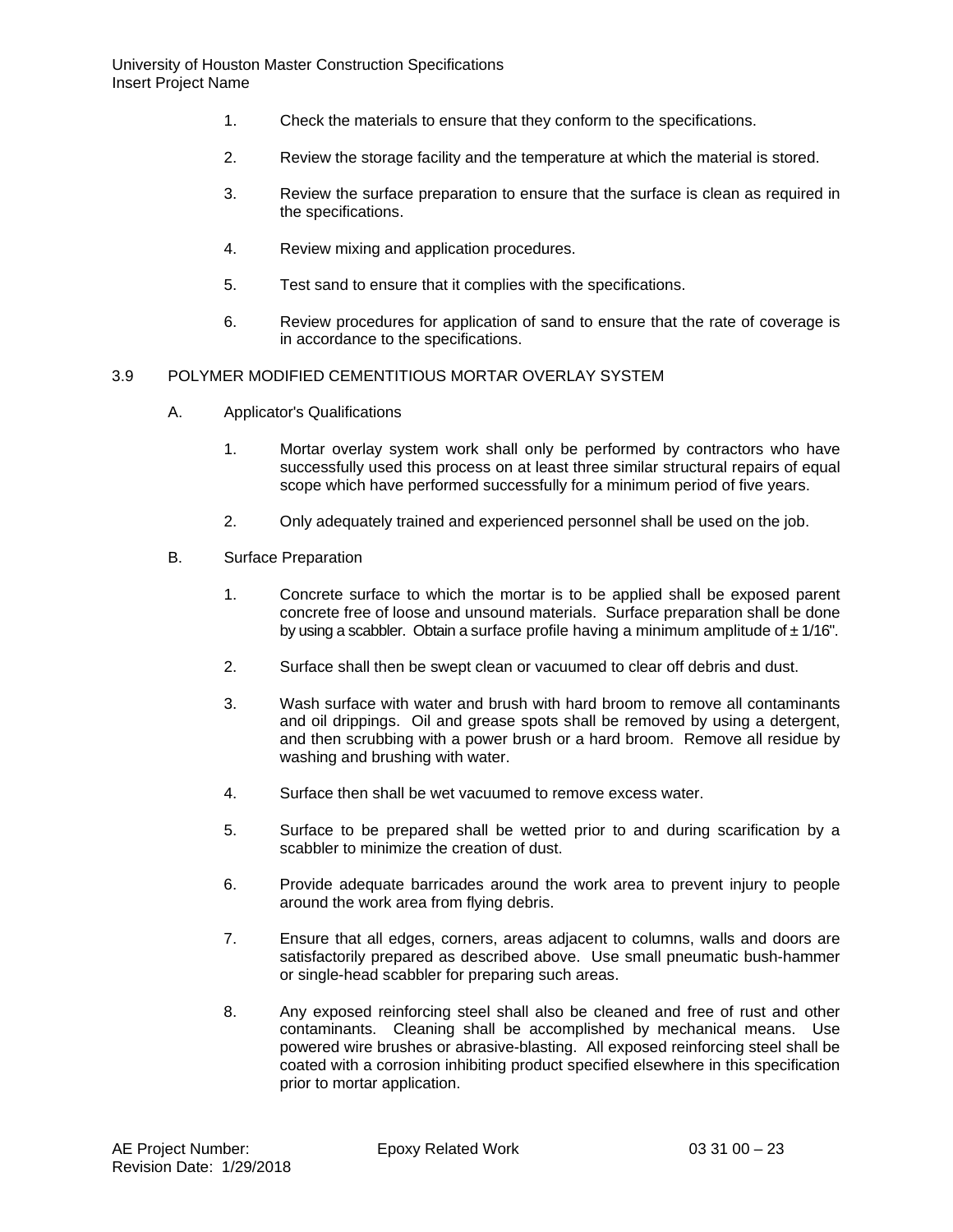- C. Concrete Surface Inspection
	- 1. Ensure that the surface and ambient temperature is at least 45°F and rising at the time of application.
	- 2. Inspect surface for loose aggregate and concrete particles. Remove all loose concrete.
	- 3. Inspect surface for cracks. All cracks shall be rebonded prior to application of the overlay system.
- D. Crack Repair Method shall be chosen by Engineer
	- 1. Rebond cracks using epoxy injection procedures given elsewhere in these specifications.

\*\* OR \*\*

2. Rebond cracks using self-penetrating concrete crack filler and sealer using high molecular weight methacrylates. Procedures for filling cracks are given elsewhere in these specifications.

\*\* OR \*\*

- 3. Rebond cracks using both epoxy injection and self-penetrating concrete crack filler and sealer using high molecular weight methacrylate procedures. See drawings for areas requiring the different methods of repair.
- E. Mortar Application
	- 1. Condition polymer mortar material to 65°F-80°F unless otherwise recommended by the manufacturer. Materials beyond this range of temperature shall not be used.
	- 2. Mix the two components in a clean mortar mixer free of contaminants as recommended by the manufacturer.
	- 3. Thoroughly blend components and aggregates with "Jiffy" mixers or equal to a uniform and homogenous mixture.
	- 4. Mixing should be accomplished within three minutes when using "Jiffy" mixer.
	- 5. Dampen the surface of concrete receiving the mortar by a portable sprayer just prior to mortar application. The surface shall be saturated surface dry with no standing water.
	- 6. Set the screed to the proper overlay thickness. See drawings for required overlay thickness. Contractor shall use only power vibrating screeds with metal edges to obtain a smooth wet finish.
	- 7. Spread mortar uniformly on the damp surface by broom. Scrub into substrate filling all pores and voids.
	- 8. Consolidate the mortar thoroughly to remove entrapped air.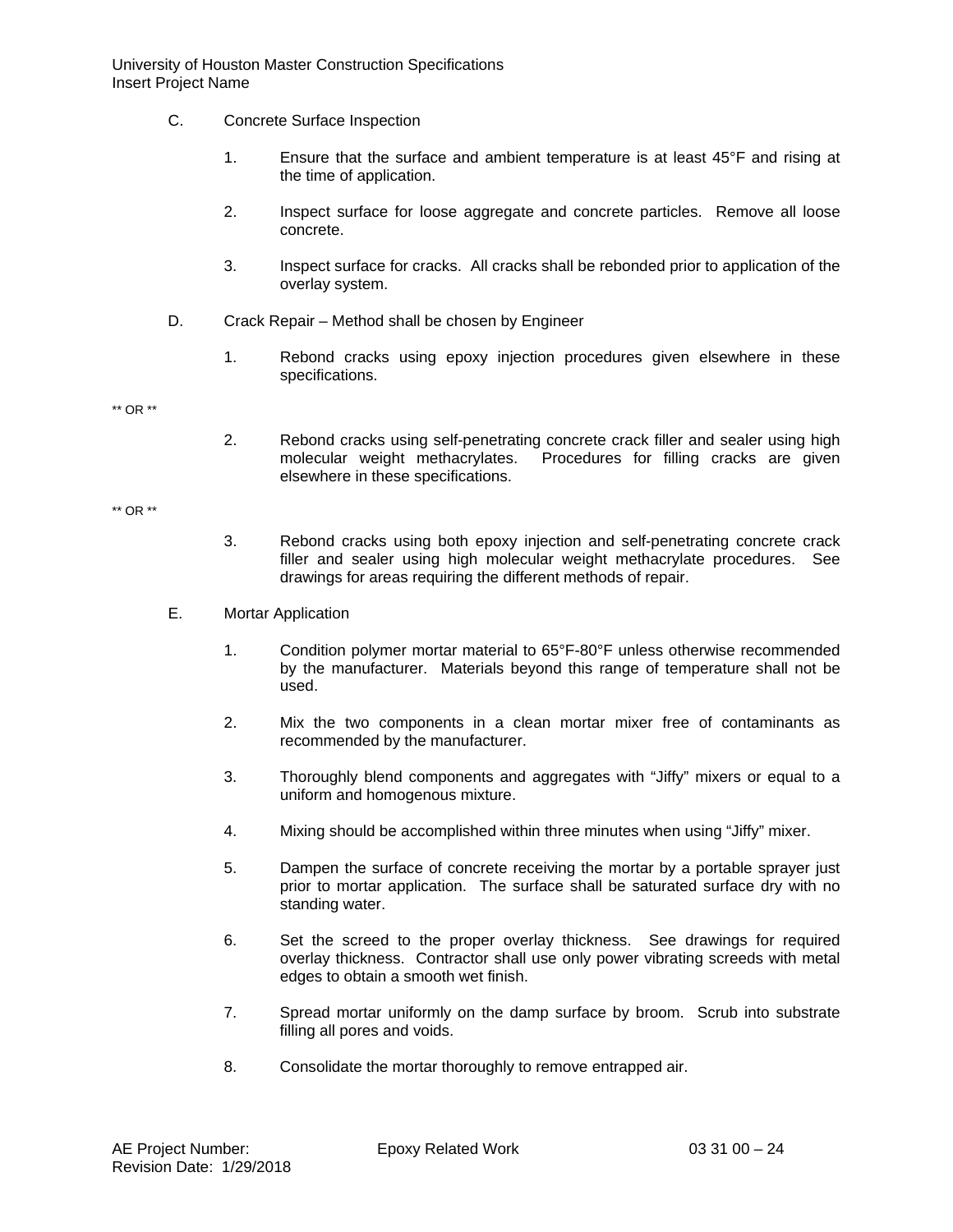9. After screeding, wait for a few minutes as recommended by the manufacturer such that the mortar has a desired stiffness. Wait time depends on the ambient temperature and temperature of the applied material. Then finish by power trowel. Small, difficult to reach areas may be finished by hand troweling. Use water from a portable sprayer during the troweling process.

\*\* OR \*\*

- 10. After screeding, wait for a few minutes as recommended by the manufacturer such that the mortar has a desired stiffness. Wait time depends on the ambient temperature and temperature of the applied material. Then apply a broom finish on the surface parallel to the direction of flow of traffic.
- F. Compressive Strength Test Cubes
	- 1. The Testing Laboratory shall take a minimum of one set of four cube compressive strength test samples to be tested in accordance with ASTM C-109- 99 (modified) for every 10 cubic feet of mortar used in overlay or part thereof in a day's work.
	- 2. Test one cube after 24 hours, second cube after 72 hours (3 days), third cube after 14 days, and fourth cube after 28 days.
- G. Joints in Overlay System
	- 1. All joints in the original surface or floor shall be reproduced in the overlay. Provide any additional joints shown in the drawings.
	- 2. Joints in the overlay shall be produced by saw-cutting.
		- a. Make saw cut as soon as overlay is able to support weight of workers and sawing equipment without damage to finish surface of overlay.
		- b. All joints shall be continuous across the overlay. Do not offset or stagger joints.
		- c. Width of saw cut shall be 1/4". Saw cut shall be made through the full thickness of the overlay.
- H. Joint Filler Material
	- 1. Joint filler material shall be scheduled to be applied in the last week of the construction work.
	- 2. Joint filler material shall be applied immediately after the sawcut is made. However, a week prior to completion of the entire work, reinspect the joints. Repair and refill any joints that show gaps or tears.
	- 3. Clean joint thoroughly prior to filling the joint. There shall be no water in the joint at the time of filler application.
	- 4. Fill joint with filler material having a Shore A hardness of 35 or 80, as chosen by the Engineer.
	- 5. Condition the joint material at a temperature between 65°-80°F unless otherwise recommended by the manufacturer. Joint material beyond this range shall not be used.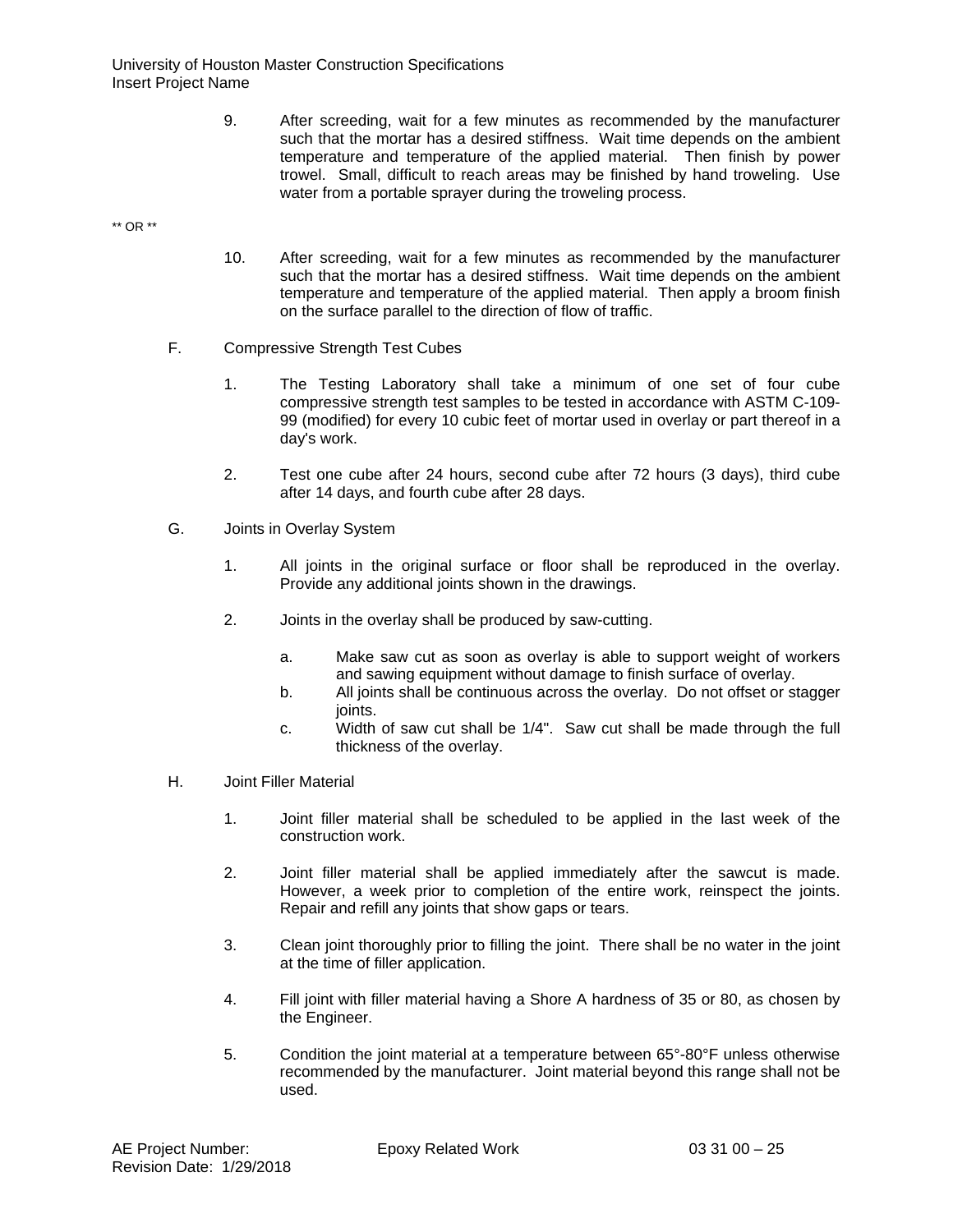- 6. Follow strictly the manufacturer's recommended procedures for applying the joint filler.
- I. CURING
	- 1. Unless otherwise written in manufacturer's instructions and approved by Engineer, cure finished surface by applying a fine mist spray of water over the finished surface. Alternatively, cover with wet burlap. Solvent type curing compounds shall not be used on the overlay system.
	- 2. Curing shall start immediately after the finishing work is completed.
	- 3. Overlay shall be maintained in a moist condition for a minimum of 24 hours.
	- 4. Overlay shall be maintained in a moist condition for a minimum of 72 hours.
	- 5. Protect overlay work from rain and freezing conditions. Contractor shall ensure that the overlay is protected by proper insulation in the event freezing conditions are expected during the curing period.
- J. CLEANUP
	- 1. Protect surfaces surrounding the work areas against spillage.
	- 2. Mortar and joint filler material spillage shall be cleaned before they set and become difficult to remove.
	- 3. Cleanup all portions of the existing structure that are soiled or stained in the process of mortar repair work.

## K. OVERLAY SERVICE

- 1. Protect overlay from foot and vehicular traffic as well as equipment loads during the curing period, or until the overlay mortar has attained a compressive strength of 4,000 psi.
- 2. Strength shall be determined from cube compressive strength tests performed in accordance to ASTM C-109-99 (Modified).

## 3.10 EPOXY RESIN FLOOR OVERLAY SYSTEM

- A. Applicator's Qualifications
	- 1. Work requiring epoxy resin floor overlay system on concrete shall only be performed by contractors who have had successful experience in applying epoxy overlay systems on at least three projects of similar scope which have performed successfully for a minimum period of five years.
	- 2. Only adequately trained epoxy applicators shall be used on the job. Furnish certificates of training on request.
- B. Surface Preparation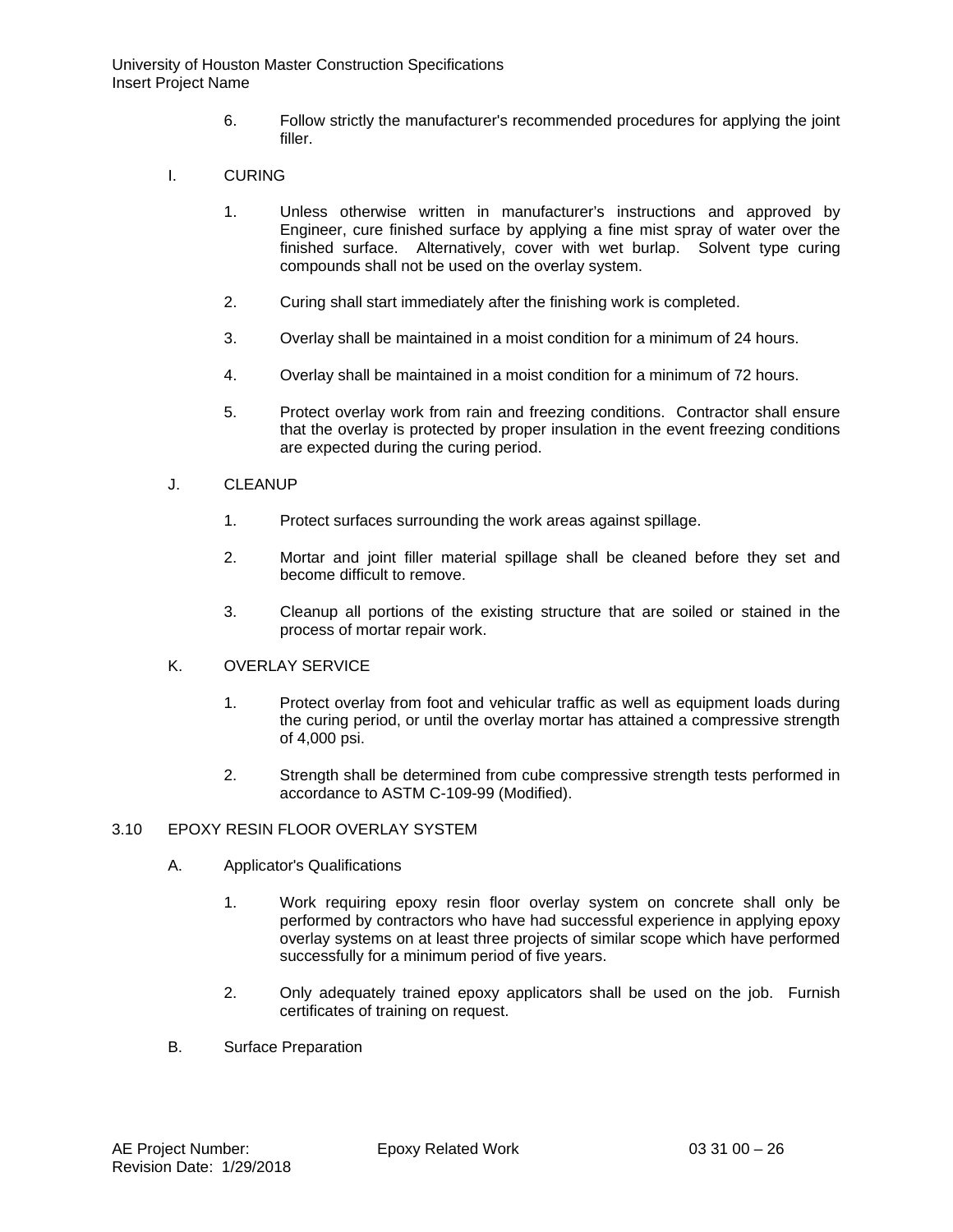- 1. Remove loose concrete, debris, laitance, oil, grease and other contaminants from surface receiving epoxy. All surfaces shall be clean, sound, and free of surface water.
- 2. Clean concrete by mechanical abrasion such as abrasive blasting, shotblasting, scarifying, waterblasting or as required by the manufacturer. Remove all projections and rough spots to achieve a level clean surface.
- 3. The Contractor shall obtain all necessary permits from all governmental, environmental and other agencies having jurisdiction over the area where the mechanical abrasion work is to be performed. Abrasive blasting operations shall comply with the requirements of OSHA and NIOSH (National Institute for Occupational Safety and Health) Standard PB-246-697.
- 4. Where abrasive blasting is used, all abrasive shall be removed from the work area by vacuuming or other appropriate means. Remove blast cleaning residue with compressed air from an oil-and-water-free compressed air source prior to epoxy application.
- 5. Provide all necessary barriers to contain the abrasive material within the work area. The Contractor is responsible for all damage to property or injury to people as a result of mechanical abrasion process. Wet surface during the surface preparation process to minimize the creation of dust. Alternatively, use equipment designed to perform abrasive blasting and vacuuming operations simultaneously which eliminates dust.
- 6. Any exposed reinforcing steel shall also be cleaned and free of rust and other contaminants. Cleaning shall be accomplished by mechanical means. Use powered wire brushes or abrasive-blasting. All exposed reinforcing steel shall be coated with a corrosion inhibiting product specified elsewhere in this specification prior to epoxy application.
- C. Concrete Surface Inspection
	- 1. Ensure that the surface and ambient temperature is at least 45°F and rising at the time of application.
	- 2. Inspect surface for loose aggregate and concrete particles. Remove all loose concrete.
	- 3. Inspect surface for cracks. All cracks shall be rebonded prior to application of the overlay system.
- D. Crack Repair
	- 1. Rebond cracks using epoxy injection procedures given elsewhere in these specifications.
- \*\* OR \*\*
- 2. Rebond cracks using self-penetrating concrete crack filler and sealer using high molecular weight methacrylates. Procedures for filling cracks are given elsewhere in these specifications.

\*\* OR \*\*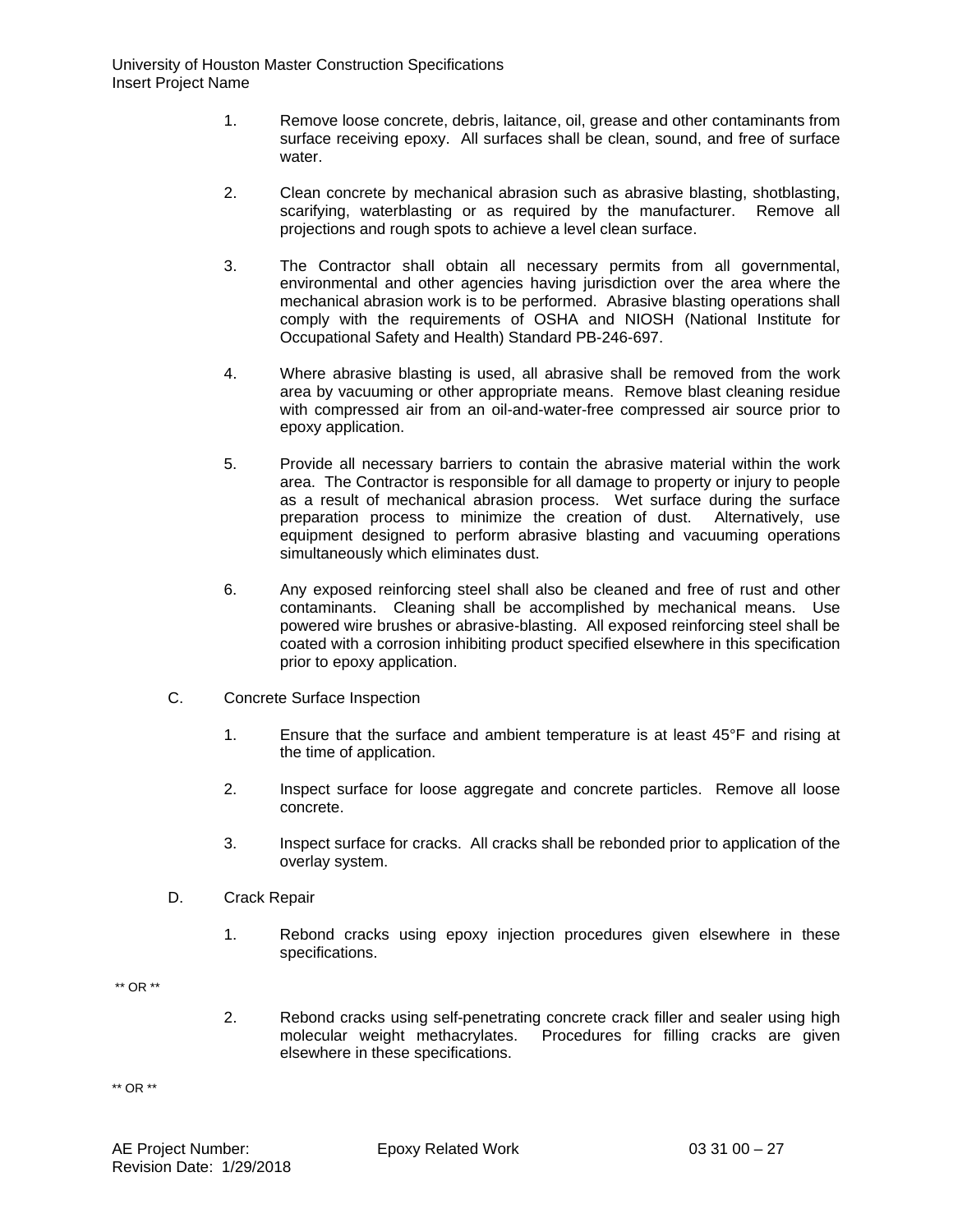- 3. Rebond cracks using both epoxy injection and self-penetrating concrete crack filler and sealer using high molecular weight methacrylate procedures. See drawings for areas requiring the different methods of repair.
- E. Epoxy Primer Application
	- 1. Condition epoxy compound material to be at a temperature between 65°-80°F unless otherwise recommended by the manufacturer. Epoxies beyond this range of temperature shall not be used.
	- 2. Stir each of the two parts of epoxy separately before mixing. Then mix the two parts in a clean container free of contaminants.
	- 3. Thoroughly blend epoxy components for 3 minutes with mechanical mixers having a speed of 400-600 rpm to a uniform and homogenous mixture.
	- 4. Mixing shall be accomplished well within the pot life of the epoxy after allowing for time required for application.
	- 5. Apply epoxy adhesive to concrete surface by brush, roller, broom, or squeegee. The minimum average application thickness shall be between 150-250 square feet per gallon. Application shall be in strict accordance to manufacturer's instructions.
- F. Epoxy Mortar Application
	- 1. Mix epoxy in the same manner as described above for epoxy primer.
	- 2. While mixing the epoxy components, slowly add 5 parts by loose volume of ovendried quartz sand to 1 part of the mixed epoxy material, and mix until uniform in consistency.
	- 3. Place epoxy mortar before primer becomes tack free.
	- 4. Place epoxy mortar with trowel. Compact and trowel with vibrating screed having metal edges. Set the screed for proper overlay thickness. See drawings for areas requiring overlay and overlay thickness required.
	- 5. Finish overlay surface with finishing trowel or other mechanical means.
	- 6. Allow epoxy mortar to cure in accordance to manufacturer's recommendations.
- G. Compressive Strength Tests
	- 1. The Testing Laboratory retained by the Owner shall take a minimum of one set of four cube compressive strength test samples to be tested in accordance with ASTM C-109-99 (Modified) for every 1000 square feet of epoxy overlay work or part thereof in a day's work.
	- 2. Test one cube after 24 hours, second cube after 72 hours (3 days), third cube after 7 days, and fourth cube after 28 days.
- H. Seal Coat: Allow the overlay system to reach sufficient cure so as not to be damaged by foot traffic (minimum compressive strength 2,000 psi). Then apply a top seal coat of neat epoxy over the epoxy mortar overlay by means of a roller or flat squeegee. Method of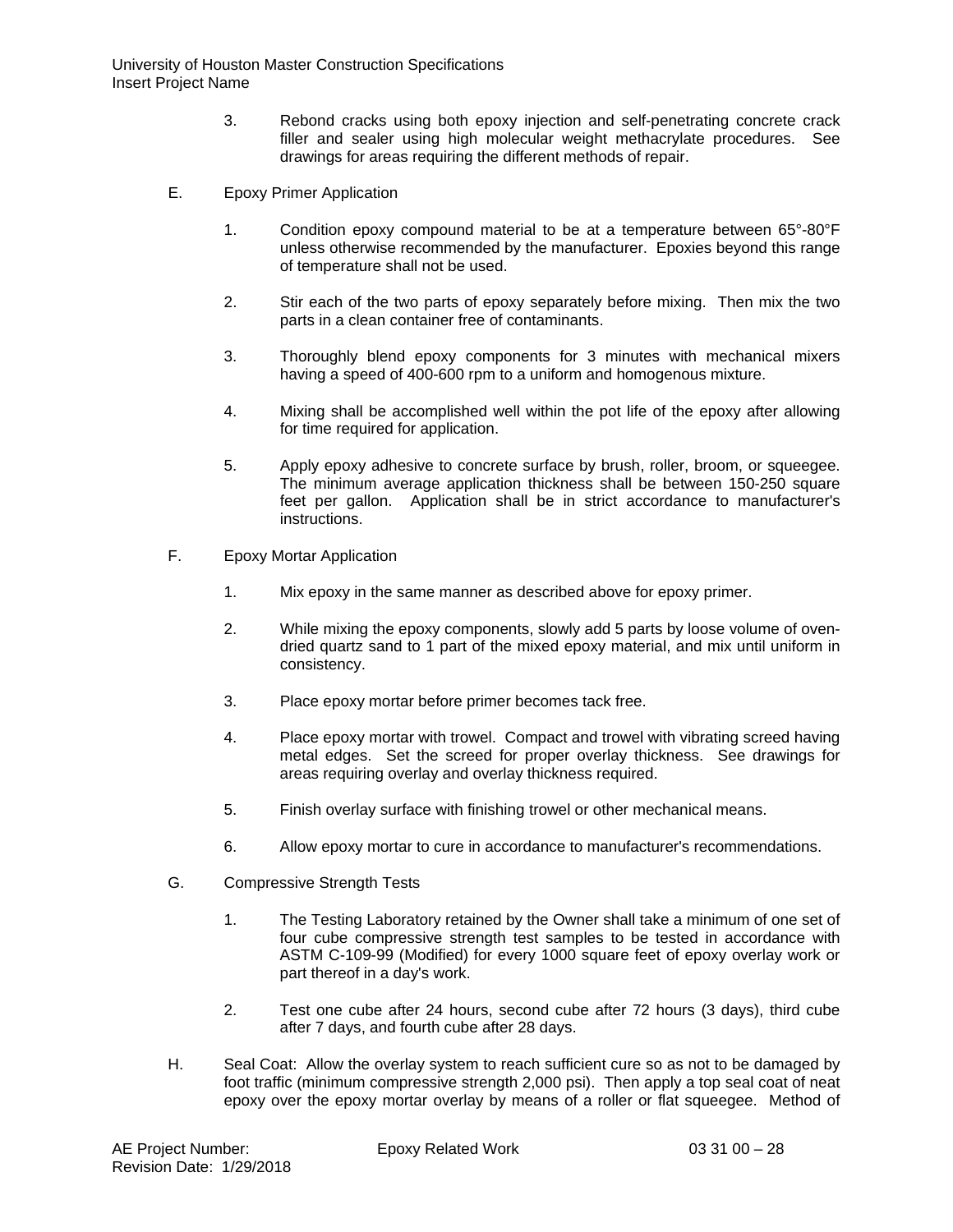mixing the seal coat epoxy resin and its rate of application shall be the same as that of the epoxy primer.

- I. Joints in Overlay System
	- 1. All joints in the original surface or floor shall be reproduced in the overlay. Provide any additional joints shown in the drawings.
	- 2. Joints in the overlay shall be produced by saw-cutting.
		- a. Make saw cut as soon as overlay is able to support weight of workers and sawing equipment without damage to finish surface of overlay.
		- b. All joints shall be continuous across the overlay. Do not offset or stagger ioints.
		- c. Width of saw cut shall be 1/4". Saw cut shall be made through the full thickness of the overlay.
- J. Joint Filler Material
	- 1. Joint filler material shall be scheduled to be applied in the last week of the construction work.
	- 2. Joint filler material shall be applied immediately after the sawcut is made. However, a week prior to completion of the entire work, reinspect the joints. Repair and refill any joints that show gaps or tears.
	- 3. Clean joint thoroughly prior to filling the joint. There shall be no water in the joint at the time of filler application.
	- 4. Fill joint with filler material having a Shore A hardness of 35 or 80, as chosen by Engineer.
	- 5. Condition the joint material at a temperature between 65°-80°F unless otherwise recommended by the manufacturer. Joint material beyond this range shall not be used.
	- 6. Follow strictly the manufacturer's recommended procedures for applying the joint filler.
- K. Testing
	- 1. The Testing Laboratory shall evaluate that the rate of coverage of the epoxy adhesive and the thickness of the overlay complies to the specifications.
	- 2. The Testing Laboratory shall perform pullout tests on the cured overlay surface prior to applying the seal coat. The rate of testing shall be one test for every 1000 square feet of surface area, with a minimum of three tests. The pullout strength (tested in accordance with Appendix A of ACI 503 R-93) shall be at least 100 psi. All failures shall be in the concrete. Any failure that occurs in the adhesive shall be cause for rejection of the overlay system.
	- 3. The cost of replacement and any retesting required by the Engineer shall be borne by the Contractor.
	- 4. Repair all tested areas in the same manner as the overlay system application.